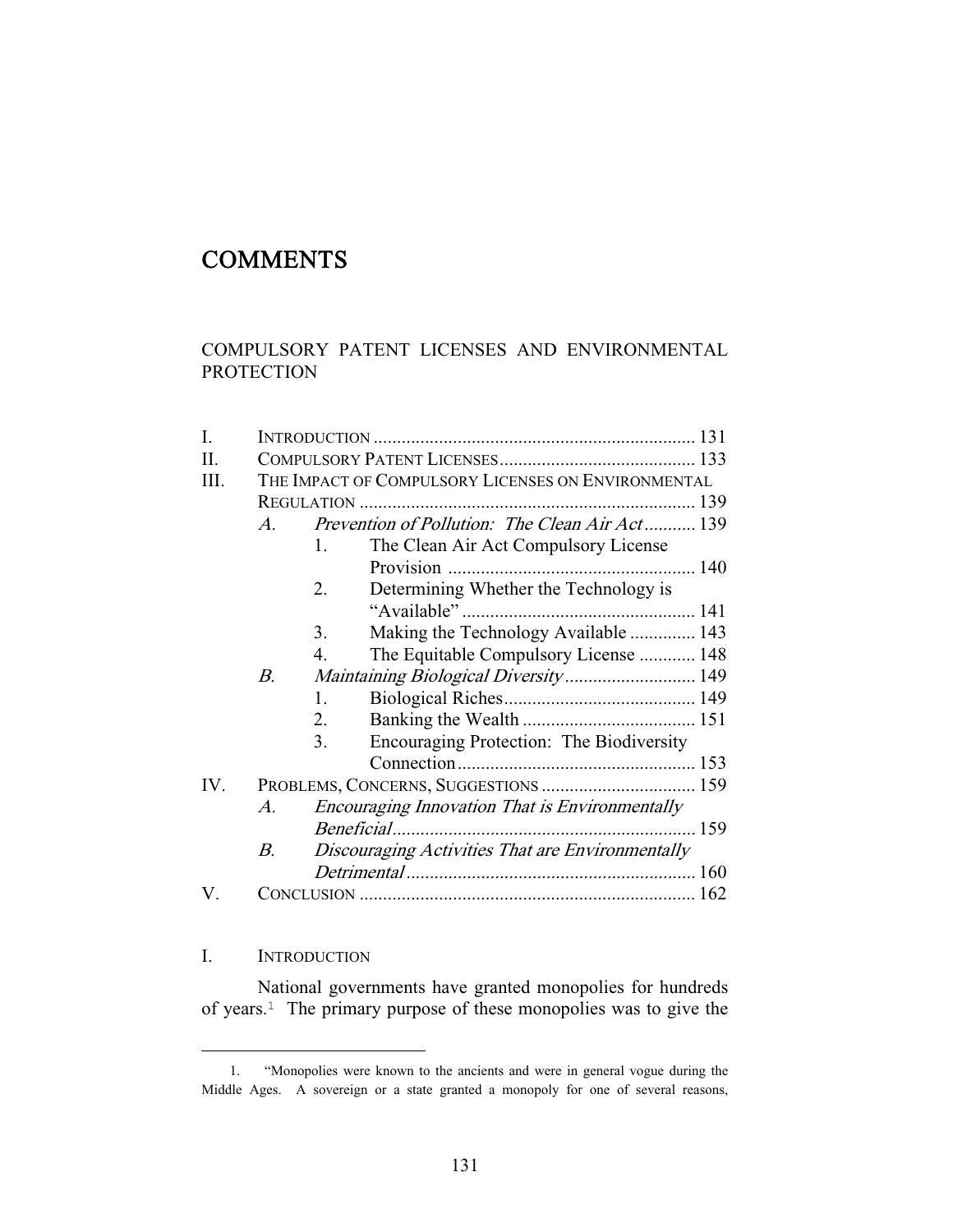grantee an incentive to fully exploit the resource for which the monopoly applied.<sup>2</sup> While the monopoly was usually in the form of an exclusive authorization to import or export a certain product, or to perform a certain process, occasionally the monopoly was to reward a scientist or inventor for a new innovation. The innovation monopolies developed into a patent system such as the one existing today in the United States, and throughout much of the developed world<sup>3</sup>

 The primary goal of the patent regime is to encourage public disclosure of inventions.4 The patent laws of the United States, and of most other industrial nations, provide an economic incentive to the inventor for this disclosure, in the form of a monopoly.5 As an economic tool, the patent system itself is environmentally neutral, having little concern for environmental protection or degradation. Similarly, the patentee's agenda and priorities might not consider the interests of the environment. However, the invention or process will often have environmental impacts which are either beneficial or harmful.<sup>6</sup> This comment asserts that the patent system should take advantage of a mechanism to ensure that this incentive system is sensitive to the environment. An opportunity exists to encourage environmentally useful patent practices, and to discourage those which are environmentally harmful. This opportunity involves the application of compulsory license practices, both within the United States and on a global scale.

 This paper begins with a discussion of the compulsory license mechanism and addresses the delicate balance between ensuring that

i<br>Li

including the establishment of commerce, trade and industry . . . ." ERNEST BAINBRIDGE LIPSCOMB III, LIPSCOMB'S WALKER ON PATENTS § 1:1 (3d ed. 1984).

Id. (noting the message of Chancellor Moreton to King Henry VII of England in which the Chancellor alluded that the purpose of the monopoly is to create employment and to encourage exploitation of the monopolized resource within England).

<sup>&</sup>lt;sup>3</sup>. See generally id. at  $\S$ § 1:1-1:9 (tracing the development of monopolies from ancient times to the present day).

<sup>&</sup>lt;sup>4</sup>. See EARL KINTNER & JACK LAHR, AN INTELLECTUAL PROPERTY PRIMER 10-11 (2d)

ed. 1982). This goal followed from the desire to encourage technological progress. *Id.* at 6.  $\frac{5}{ }$ . *Id.* at 11.

 $6.$  For an explanation of the significance of the distinction between technology as a danger to the environment, and technology as helpful to the environment, see Michael A. Gollin, Using Intellectual Property to Improve Environmental Protection, 4 HARV. J.L. & TECH. 193, 194-96 (1991).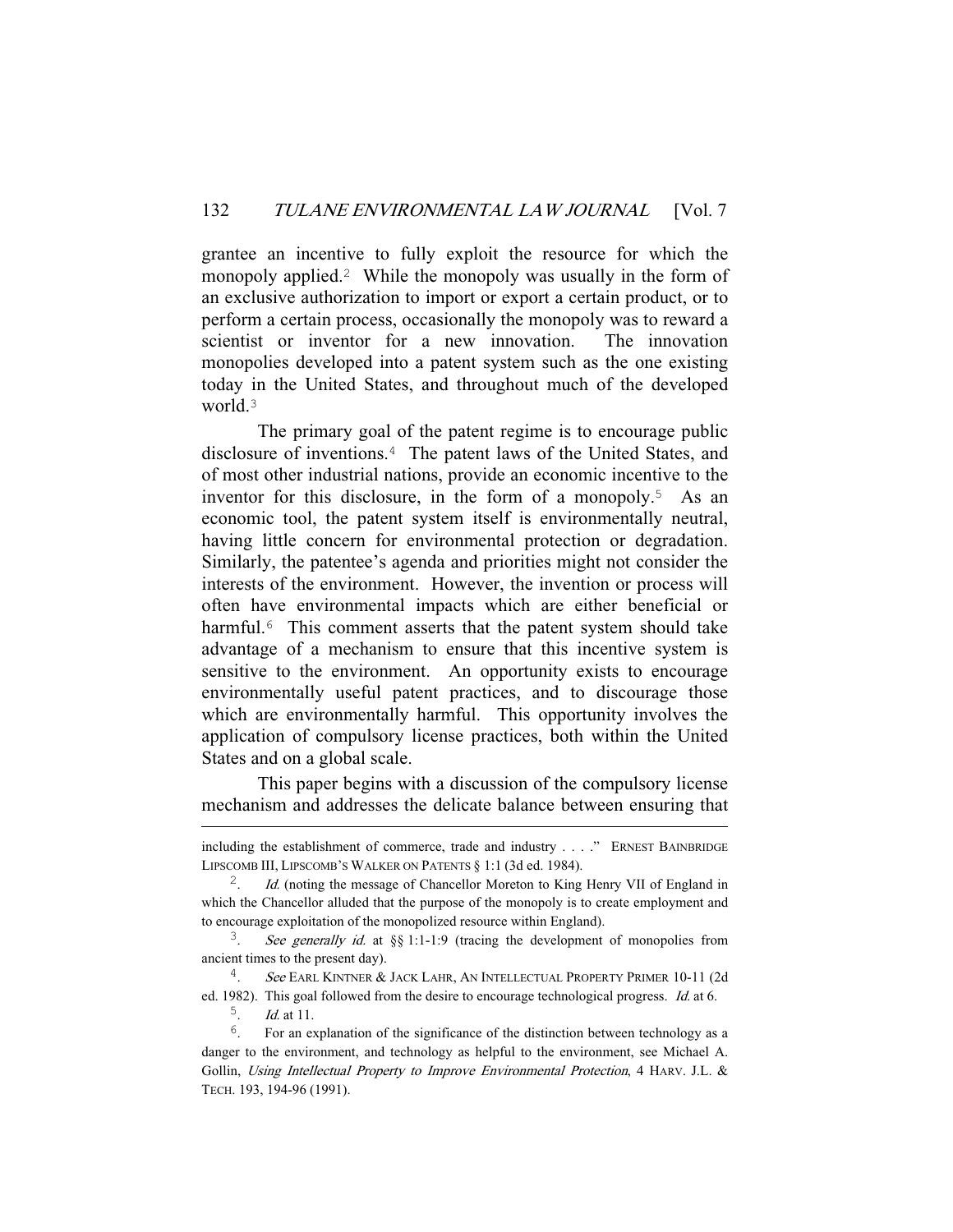environmentally beneficial technology is available to those who might use it, while ensuring that the incentive for innovation remains. Part II also discusses the way in which compulsory licenses can be used to discourage environmentally harmful activities. Part III evaluates the impact of the compulsory license on two particular areas of environmental law: reducing air pollution and protecting biodiversity. Finally, Part IV analyzes the advantages and difficulties of a compulsory license system, and proposes that compulsory licenses be viewed as a useful mechanism in the quest for a better environment.

#### II. COMPULSORY PATENT LICENSES

 The Framers of the Constitution realized the importance of technological progress as a vehicle for improving the status of their new nation. They understood that wealth flows from scientific progress, and that an effective way to encourage invention was to grant limited monopolies to inventors. Thus, the Constitution provides:

The Congress shall have power . . .

(8) To promote the Progress of Science and useful Arts, by securing for limited Times to Authors and Inventors the exclusive Right to their respective Writings and Discoveries.<sup>7</sup>

This clause allows for a patent scheme which provides inventors with an incentive to create new products and processes. Rather than grant a perpetual monopoly, however, Congress limited the duration of the monopolistic protection which a patent provides.<sup>8</sup> In return for the monopoly, the inventor must disclose to the Patent Office, and to the general public, the means to replicate the invention, making the invention part of the public domain. The patent system thus serves two related purposes. First, it encourages innovation by allowing the inventor the sole opportunity to take advantage of his work for a period of time. Second, it ensures that useful technology becomes accessible to the general public by putting it in the public domain.

 <sup>7</sup>. U.S. CONST. art. I, § 8, cl. 8.

<sup>&</sup>lt;sup>8</sup>. Patents last for seventeen years. 35 U.S.C.  $\S$  154 (1988).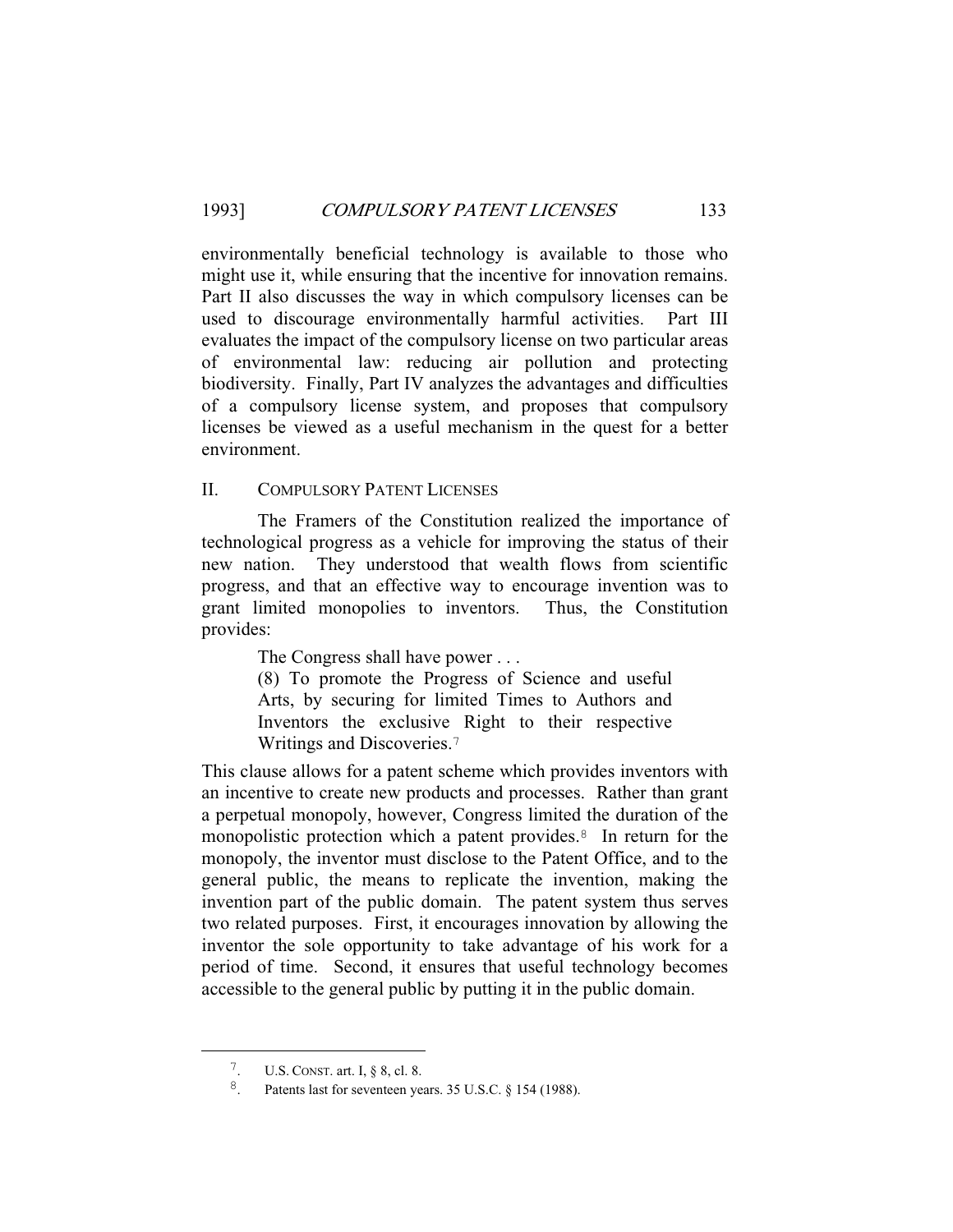An inventor who receives a patent $9$  has essentially complete control over the subject of that patent. Under the current United States patent scheme, this control lasts for seventeen years.<sup>10</sup> During this period, the patentee has the right to "exclude others from making, using or selling the invention,"11 and may exploit the invention both by manufacturing and selling the product, and by licensing it to others. If another person or company, by producing or selling the same product as that protected by the patent, infringes on the rights of the patent holder, the patent statute provides certain remedies. These remedies include injunction<sup>12</sup> or damages,<sup>13</sup> or both.

 While the patent system provides economic incentives for innovation, it also provides incentives for abuse. Through the years, there have been numerous instances when a patentee has used the monopoly to increase its control over the marketplace. For instance, a common antitrust violation concerns practices referred to as "tying arrangements."14 Under these arrangements, the patent holder conditions the grant of a license upon the licensee's commitment to use the licensor's unpatented product. Typically, the unpatented product is one which the applicant could manufacture itself.15 These tying arrangements are just one example of patent abuse.<sup>16</sup>

 It is important to note that in the United States, the patent scheme focuses almost exclusively on the aspect of economic incentive to the inventor. Unlike many other countries, United States patent and antitrust laws do not require: (1) that the inventor "work" the patent; or  $(2)$  that the inventor grant a license to work the patent.<sup>17</sup>

<sup>&</sup>lt;sup>9</sup>. In the United States, the inventor applies for a patent by following the process outlined in 35 U.S.C. §§ 111-122. The inventor applies through the U.S. Patent Office, and must show that the invention meets the requirements of 35 U.S.C. sections 101-03. If the invention meets the requirements, the Patent Office grants a patent.

<sup>10</sup>. 35 U.S.C. § 154 (1988).

<sup>11</sup>. Id.

<sup>&</sup>lt;sup>12</sup>. *Id.* § 283 (1988).

<sup>&</sup>lt;sup>13</sup>. If the court wishes, it may impose treble damages. *Id.* § 284 (1988).

<sup>&</sup>lt;sup>14</sup>. See, e.g., William J. Gilbreth & William H. Steinmetz, Patent Misuse, INTELLECTUAL PROPERTY/ANTITRUST 150 (1992).

<sup>15</sup>. Id.

<sup>&</sup>lt;sup>16</sup>. For other types of patent abuse, see *id.* at 150-78.

 $17.$  Thomas A. Dieterich, *Interface Between Antitrust and Intellectual Property Law*, INTELLECTUAL PROPERTY/ANTITRUST 28 (1992) (citations omitted). In the United Kingdom, by contrast, there is a requirement that the inventor work the patent. If the inventor fails to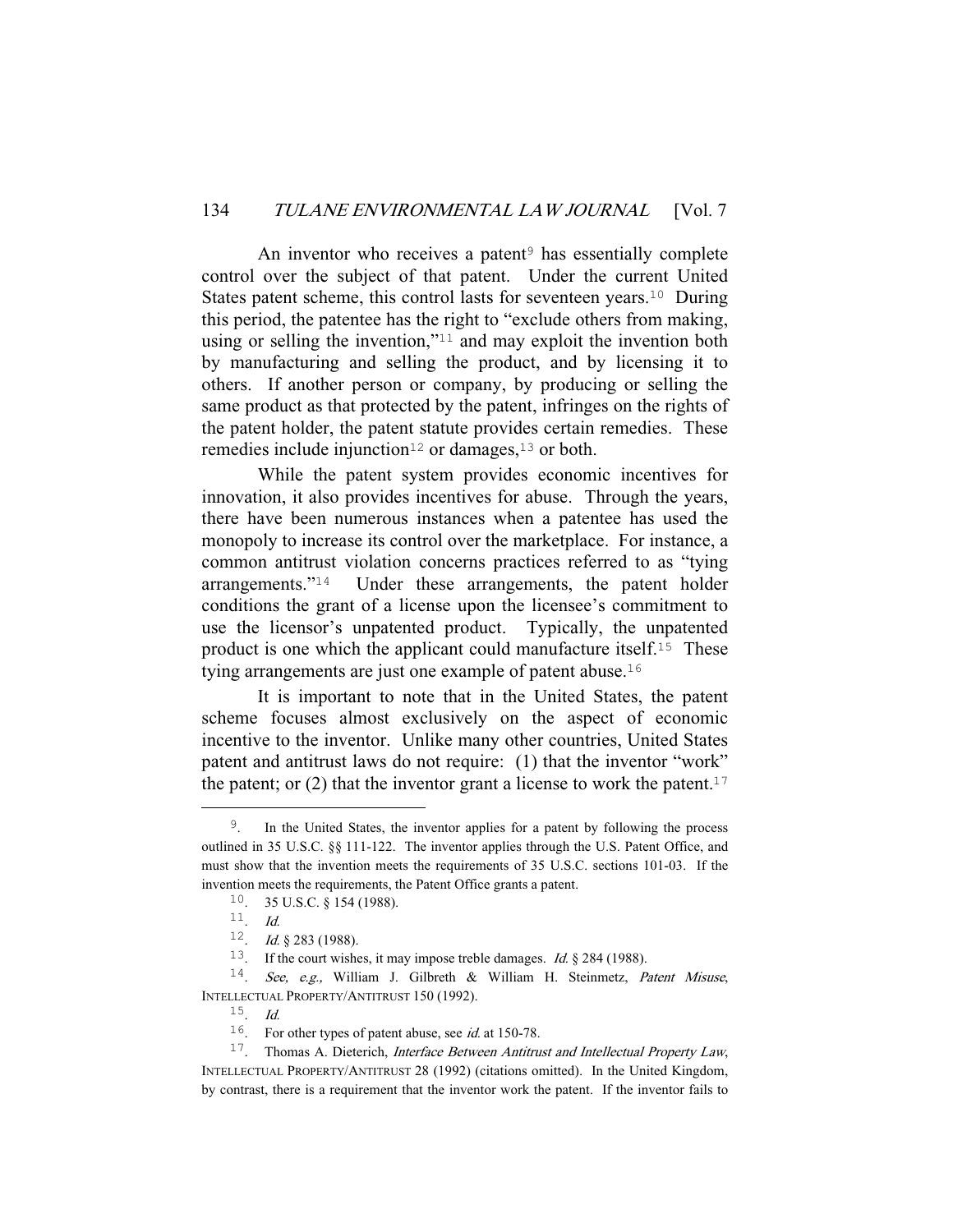Indeed, the Patent Act specifically states that it is not a misuse of the patent to "refuse[] to license or use any rights to the patent."18 It is therefore permissible for an inventor in the United States to patent an invention or process, and prevent others from using it for the entire seventeen years of the patent grant. Inventors will clearly do so if they benefit economically from withholding the invention.

 Instances where an inventor may reap economic benefits by withholding a license are not common, but they do exist.<sup>19</sup> For example, it is beneficial to withhold the patent when the inventor uses the invention as a means to reduce costs to eliminate its competitors in the market. Competitors might be willing to pay a great deal of money to use such technology, so it might seem that the greatest economic gain is to sell or license the invention. However, the long term gains of securing a greater market share, or even of driving a competitor out of business, might well be of far greater benefit to the patent holder.

 In a general sense, ignoring environmental concerns at this point, the problem remains that the current United States patent system may be contrary to the public interest. The patent grant is intended to provide the inventor with incentives to develop new technologies and make them available to the public. There is no benefit to the public when the system serves only one part of this purpose.

 Foreign countries address such concerns, as does the United States to a very limited extent, with compulsory license schemes.<sup>20</sup>

i<br>Li

20. For example, in the United Kingdom, if the Comptroller of the patents determines that "a patented invention is not being commercially worked 'to the fullest possible extent that is reasonably practicable'" the Comptroller may grant a compulsory license. "Other

do so, the Comptroller of the patents may grant a compulsory license. C. T. TAYLOR & Z.A. SILBERSTON, THE ECONOMIC IMPACT OF THE PATENT SYSTEM 16 (1973).

<sup>18</sup>. 35 U.S.C. § 271(d)(4)(1988).

<sup>&</sup>lt;sup>19</sup>. An example in the context of the Clean Air Act is discussed *infra* in section III. See also Kenneth J. Burchfiel, Patent Misuse and Antitrust Reform: "Blessed Be the Tie," 4 HARV. J. L. & TECH. 1, 7 & n.30 (noting cases which confirm "the right to suppress an invention for economic advantage"). See also Gollin, supra note 6, at 213-14. Gollin discusses the use of public relations tools such as "green labeling." He also points out that the European Community is considering a label which businesses must put on environmentally damaging products. The symbol proposed is a "dead fish washed up at the foot of a barren tree. Such a symbol could drastically reduce demand for a consumer product." Id. at 214, n.113.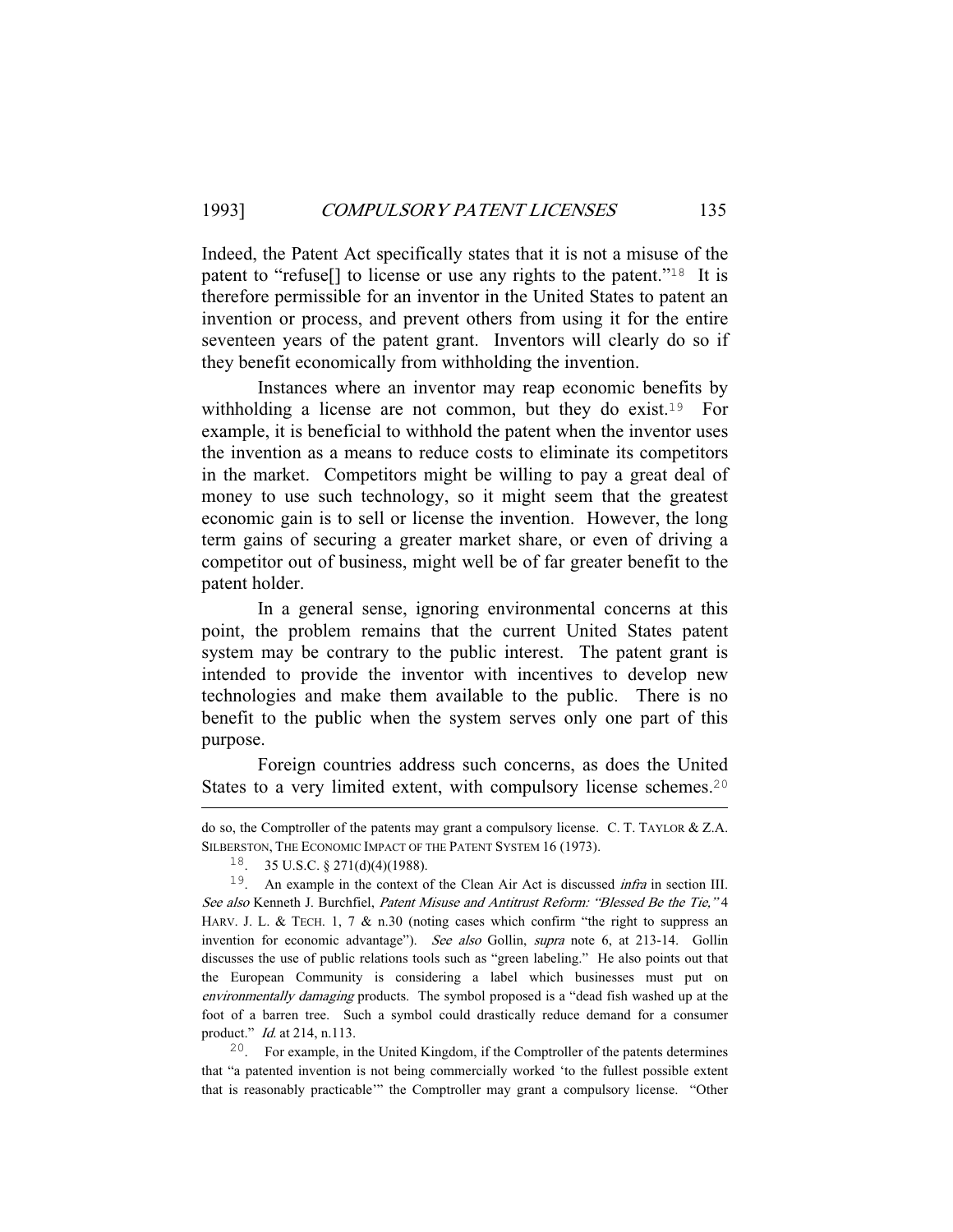These schemes typically provide that if the inventor fails to "work" the invention  $(i.e.$  fails to allow access to the invention through manufacture or licensing), third parties may apply to the national government for a license to use that same invention.21 In some situations, foreign intellectual property laws do not even require the potential licensee to show that the patent holder has failed to exploit the patent.<sup>22</sup> It is sufficient that the product is of a type covered by a compulsory license statute. For example, the Canadian government routinely grants compulsory licenses in the context of pharmaceutical patents.23 Canadian laws allow manufacturers of generic drugs to develop medicines which are protected by patents granted to other manufacturers. The generic manufacturer may then sell the patented drugs upon payment of a royalty to the patent holder. Courts set the royalty, which is typically lower than those negotiated freely in the United States.24 Canadian law is unusual in that a potential licensee is not required to show that the patent holder is abusing the monopoly in order to obtain a license.

 The principle argument against a compulsory license scheme is that it may result in the patent holder not being able to fully recoup the costs of the research and development expended on the product. This concern is particularly acute in the pharmaceutical field, where research and development costs are extremely high, and where actual production and raw materials costs may be quite low. Compulsory licenses may lead to reduced incentives for investment in researching new drugs. Conversely, a compulsory license allows public access to new medicines at a market price, instead of at the monopolistic price which the United States consumer pays. Critics of United States' patent scheme cite examples of drugs which are inexpensive to

i<br>Li

grounds for granting a compulsory license include the failure to meet U.K. demand on reasonable terms . . . ." TAYLOR & SILBERSTON, *supra* note 17, at 16.

 $21$  *Id.* 

<sup>22</sup>. In Canada and India, the compulsory license mechanisms ensure that the patent holder cannot exclude others from using the invention. In these countries, the patent systems merely give the patent holder the right to be compensated. PHILIP W. GRUBB, PATENTS IN CHEMISTRY AND BIOTECHNOLOGY 276 (1986).

<sup>23</sup>. Gollin, supra note 6, at 221 n.31.

 $24$  Id.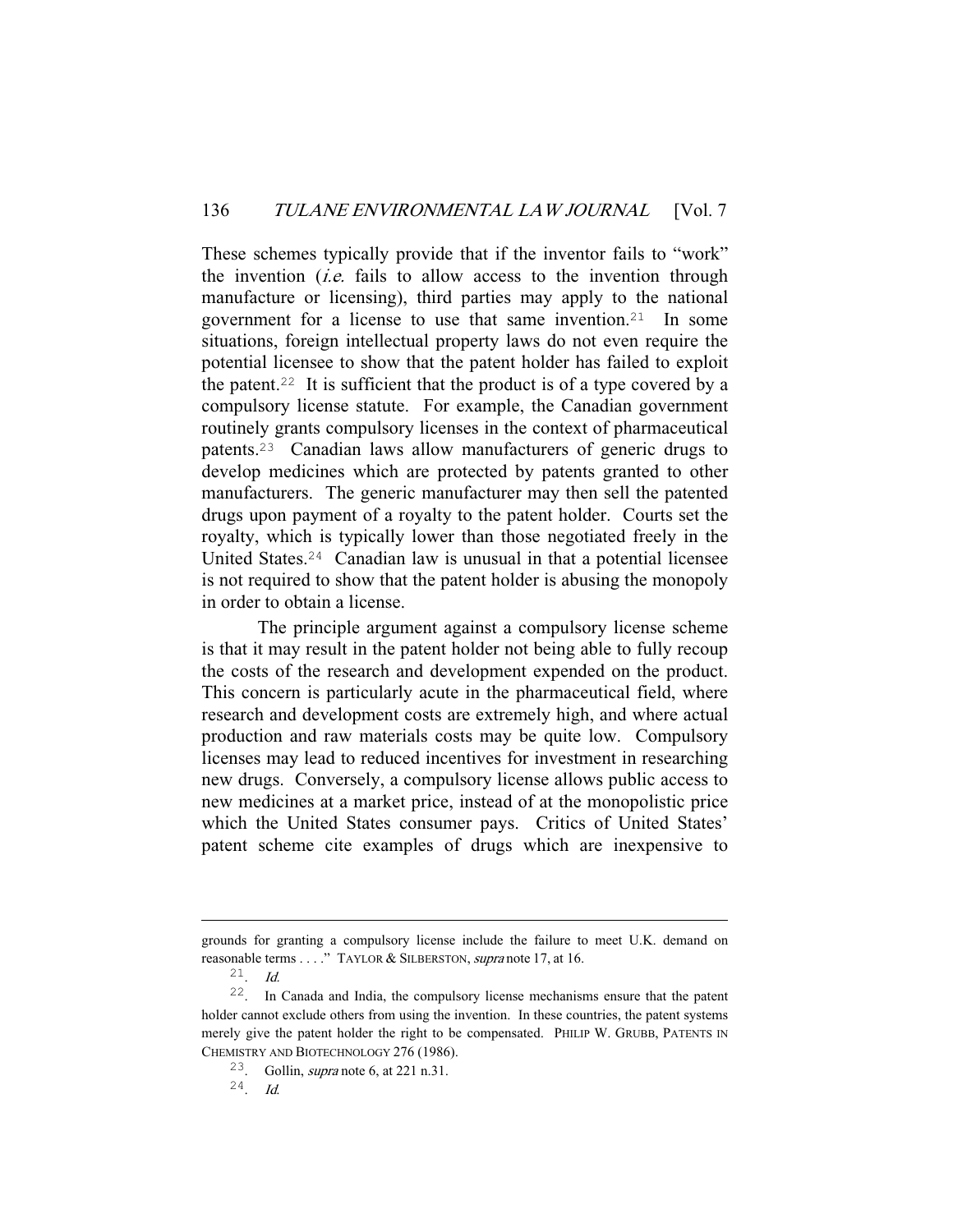produce, but are sold for high prices because the manufacturer has a patent monopoly.<sup>25</sup>

 In the more specific area of environmental protection, compulsory licenses have two particularly useful applications. First, as discussed in the next section, these licenses make it possible for regulators, such as the Environmental Protection Agency, to mandate the use of technology protected by a patent.<sup>26</sup> Absent the compulsory license, a polluter could validly claim that a certain required technology is not available. By using these licenses, however, the agency can insist that the polluter use a method or product which is patent-protected. Second, the compulsory license can be a crucial element in protecting biodiversity. A serious concern in protecting the diversity of life on this planet involves the incentives to preserve the valuable natural habitats of locations such as tropical rain forests. As discussed infra, the incentives presently encourage short term exploitation of resources, such as logging and mining. The rain forests, however, and many other types of habitat, harbor invaluable natural resources in the form of plant and animal species. If the citizens of the nations in which these biological resources are located have an incentive to preserve the diversity of life, they will do so. An opportunity to provide such an incentive exists by virtue of the intense research in the biotechnology field. The central issue in this area is that while industrial nations are the leaders in biotechnology development, most of the natural resources necessary for this technology are located in developing nations.27 The usual result is that biotechnology companies buy natural resources at a low price,

 <sup>25</sup>. For example, the AIDS drug, AZT, is patented by Burroughs-Wellcome. The treatment currently costs about \$3000 per year, and the directors of the National Institutes of Health believe the price of the drug would be reduced by one-half to two-thirds if there was no patent protection. Agency Wants to End AIDS Drug Monopoly, N.Y. TIMES, May 29, 1991, at 24. Similarly, the drug levamisole is very successful for treating colon cancer. For years, however, it was used to treat sheep for worm infestations. Johnson & Johnson now markets two versions of the drug, each identical. However, it costs one hundred times more for the human version than for the animal version. Gina Kolata, U.S. is Asked to Control Prices of Drugs it Develops, N.Y. TIMES, April 25, 1993, at 36. Furthermore, a cancer researcher is outraged that the human version is to be sold in Europe at a considerably lower price. Id.

<sup>&</sup>lt;sup>26</sup>. See Section III(A)(ii), *infra*.

 $27$ . See infra note 99 (discussing the breadth of diversity in developing nations and contrasting this with the fact that most biotechnology firms are from the developed world).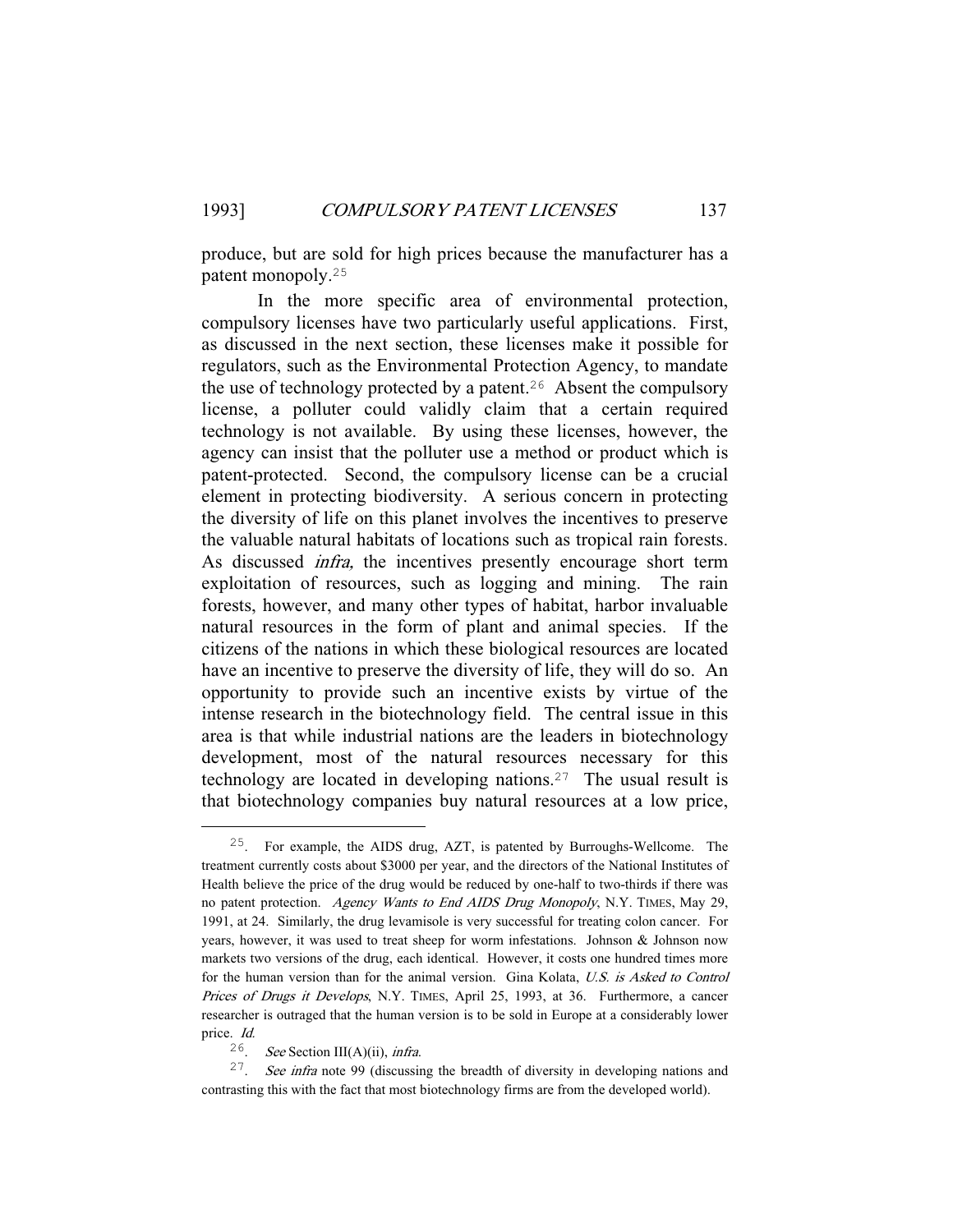process them, sell the products and reap large profits. The nation which is the source of the raw material gains nothing from the ensuing profits from the products. International treaties have attempted to address this issue through various types of technology transfer provisions.28 Such provisions would enable the developing nation to reap some of the economic benefit of the technology. The most notable, most recent, and certainly most controversial of these treaties is the United Nations Framework Convention on Biological Diversity (hereinafter the Treaty).<sup>29</sup> At the time of the Convention, the biotechnology industry trade associations in the United States strongly opposed signing the Treaty and convinced President Bush that the Treaty would greatly reduce their rights as patent holders. Based on the industry association's claims, the President refused to sign.30 President Clinton, however, encouraged by a reversal in the biotechnology industry position, signed the Treaty in June, 1993.<sup>31</sup>

 A crucial aspect of a compulsory license is that it does not deprive the inventor of all benefits of the invention. The inventor will still receive royalties from the individual or entity granted the compulsory license.32 The purpose of the compulsory license is not to punish the inventor, only to make it more likely for licenses to be granted in certain limited areas, such as those in which environmental values are at stake.

 <sup>28</sup>. See Gollin, supra note 6, at 214-15 and n.116 (discussing international treaties and conventions, such as the Patent Cooperation Treaty of 1970 and the Paris Convention of 1883 which attempt technology transfer to developing nations).

<sup>29</sup>. United Nations Framework Convention on Biological Diversity, June 5, 1992, 31 I.L.M. 818 (1992) [hereinafter Treaty]. Presently, over 150 nations have ratified the Treaty. Ken Miller, Clinton's First Environment Issue Will be Treaty Rejected by Bush, Gannett News Service, December 11, 1992, available in LEXIS, Environment Library, GNS File.

<sup>30</sup>. Biotechnology: Industry Trade Groups Laud President Bush for Decision not to Sign Biodiversity Treaty, 16 Chem. Reg. Rep. (BNA) 571 (June 12, 1992).

<sup>31</sup>. U.S. Signs Biodiversity Treaty, Urges Global Patent Protection for Biotech, 16 Int'l Envtl. Rep. (BNA) 432 (June 16, 1993).

<sup>32</sup>. A recurring criticism of compulsory licenses is that courts are not qualified to determine what is the proper royalty to be paid. At least one commentator believes that "[s]uch criticism is without merit because courts, when according relief for patent infringement, have for many years been assessing 'reasonable royalties.'" RAYMOND C. NORDHAUS & EDWARD F.JUROW, PATENT-ANTITRUST LAW 510, n.23 (2d ed. 1972).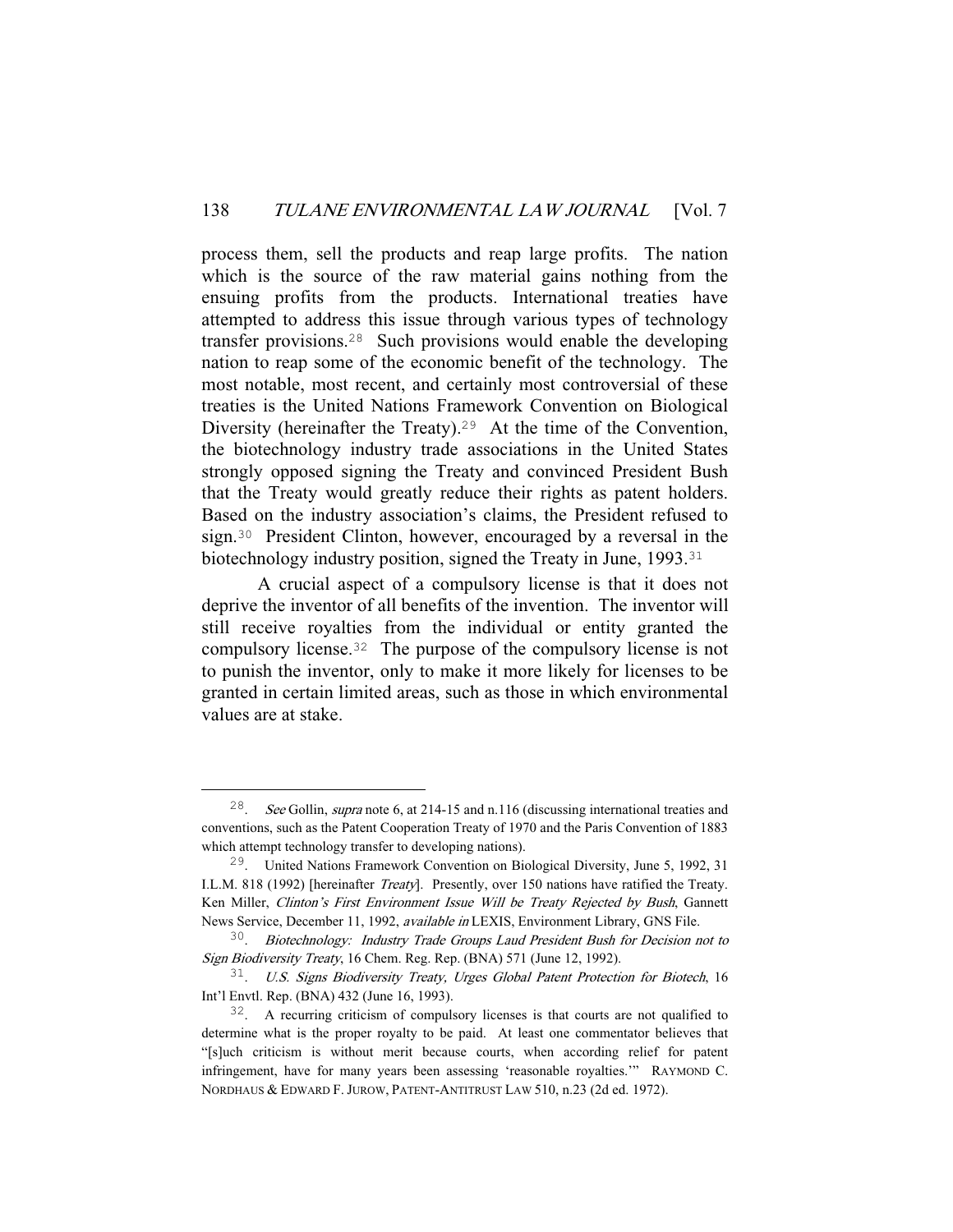## III. THE IMPACT OF COMPULSORY LICENSES ON ENVIRONMENTAL **REGULATION**

 There are two distinctly different fields in which compulsory license provisions will prove to be particularly useful as environmental safeguards. The first is the Clean Air Act ("the Act"), aspects of which necessitate a compulsory license mechanism. The second is the area of biological diversity, which requires compulsory licenses to encourage its protection.

## A. Prevention of Pollution: The Clean Air Act

 The basic purpose of the Clean Air Act is to "protect and enhance the quality of the Nation's air resources."33 In an effort to achieve this goal, the Act provides industry with economic encouragement. Proponents of the 1990 Clean Air Act Amendments<sup>34</sup> have praised the manner in which the amendments combine environmental regulation with economic incentives.35 One commentator claimed that this carrot and stick type of motivation will "signal a new era of integration between environmental and economic values."36 However, within the regulatory and incentive aspects of the Act, areas exist where patent rights conflict, or at least intersect, with environmental goals. One such conflict arises when the Environmental Protection Agency (EPA) sets technology standards.<sup>37</sup> In doing so, the agency is often constrained by a determination as to "availability" or "achievability."<sup>38</sup> Because it can use a statutory compulsory license provision,39 the EPA should not consider whether a technology is patented in either determination. A second area of concern involves the general incentives an inventor might have to keep a product or process inaccessible to others.40 If such incentives exist, and if the invention is one which will help reduce pollution,

 <sup>33</sup>. 42 U.S.C. § 7401(b)(1) (1988).

<sup>34</sup>. Id. §§ 7401-7642 (1988).

<sup>35</sup>. Gollin, supra note 6, at 226-27.

<sup>36</sup>. Id. at 227.

<sup>37</sup>. See infra notes 45-46 and accompanying text.

<sup>38</sup>. For example, the EPA must require the states to insist on the "Lowest Achievable Emission Rate" when they grant a permit in a nonattainment area.  $42 \text{ U.S.C. }$  §  $7503(a)(2)$ (1988).

<sup>39</sup>. The Clean Air Act compulsory license scheme is explained fully in this section.

<sup>40</sup>. See infra notes 59-62 and accompanying text.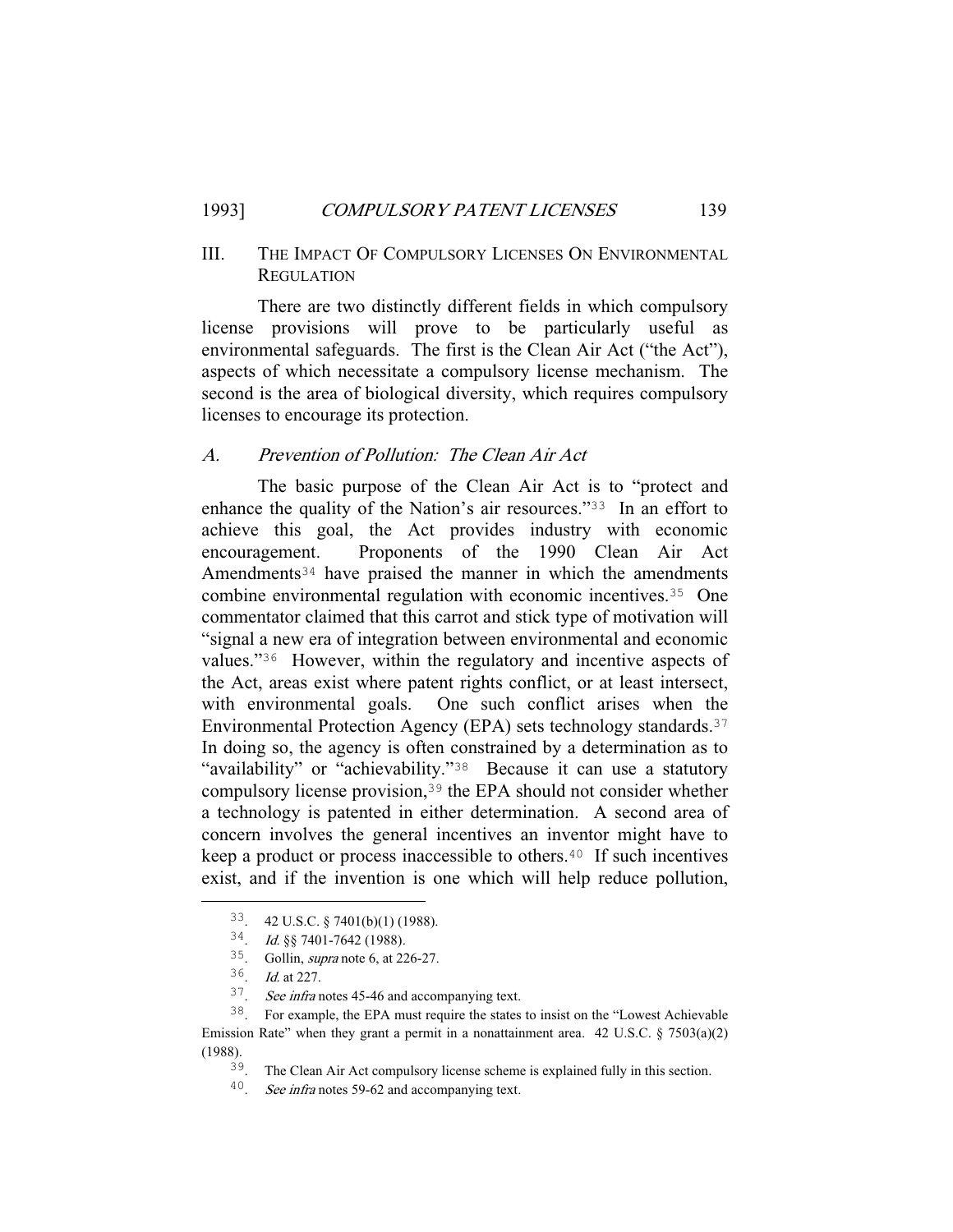then there is an environmental concern which can be addressed through compulsory licensing. Again, the agency should use this provision freely to ensure access to pollution reduction technology.

1. The Clean Air Act Compulsory License Provision

Section 308 of the Clean Air Act provides:

Whenever the Attorney General determines, upon application of the Administrator [of the EPA]—

 $(1)$  that—

(A) in the implementation of the requirements of section 7411 [standards of performance for new stationary sources], 7412 [hazardous air pollutants], or 7521 [emission] standards for new motor vehicles or new motor vehicle engines] of this title, a right under any United States letters patent, which is being used or intended for public commercial use and not otherwise reasonably available, is necessary to enable any person required to comply with such limitation to so comply, and

(B) there are no reasonable alternative methods to accomplish such purpose, and

(2) that the unavailability of such right may result in a substantial lessening of competition or tendency to create a monopoly . . ., the Attorney General may so certify to a district court of the United States, which may issue an order requiring the person who owns such patent to license it on such reasonable terms and conditions as the court . . . may determine.<sup>41</sup>

This provision is referred to in the statute as a "mandatory licensing" provision. The essence of the provision is that whenever the EPA can show that an invention or process is necessary for compliance with an emissions limitation, a federal court may grant a compulsory license. The license is not a complete eradication of patent property rights,

 <sup>41</sup>. 42 U.S.C. § 7608 (1988).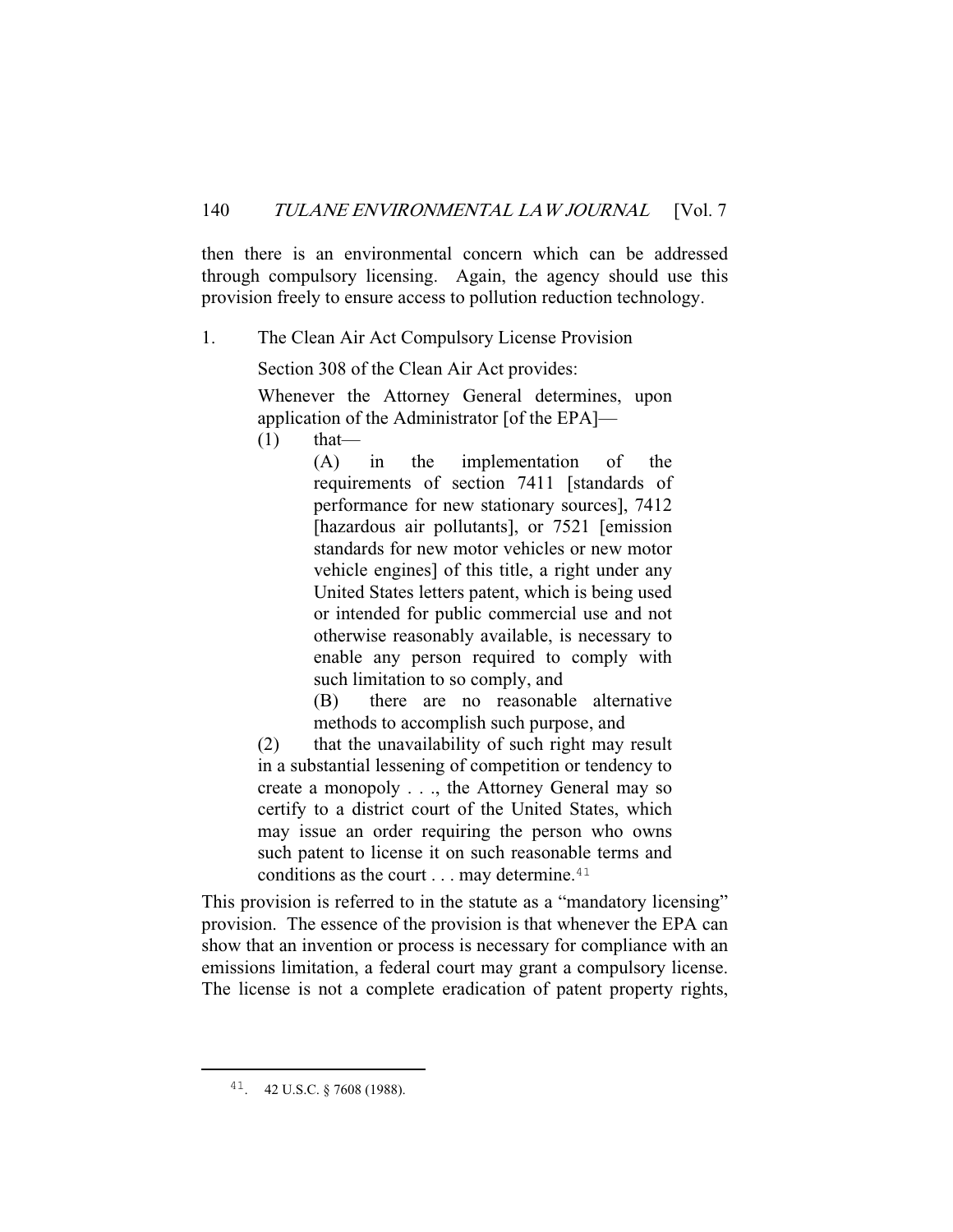however, as the inventor is entitled to "reasonable" terms.<sup>42</sup> This qualification should ensure that inventors receive an adequate royalty.

 When Congress enacted the Clean Air Act, commentators criticized the mandatory license provision, fearing that its invocation would reduce the incentive to innovate in the field of pollution control technology.43 These concerns have proved to be unfounded, as the EPA has never used the provision.<sup>44</sup>

## 2. Determining Whether The Technology Is "Available"

 When the EPA sets technology standards such as the "best available control technology" (BACT) or "lowest achievable emission rate" (LAER) standards, it is constrained somewhat by the statutory requirement that the technology must be "achievable" or "available."45 The Agency must consider to what extent the technology will be available at the time a new facility begins production, and must also consider economic effects.46 In evaluating the economic effects, at least one commentator suggests that the EPA must be sensitive to patent issues, and fears the situation in which the government requires as a technological standard a patented product or process which the patent owner refuses to license.47 In such circumstances "[a] bind can result for a permit applicant who is required by regulators to use a technology, but is prevented by the patent owner from doing so."<sup>48</sup>

<sup>&</sup>lt;sup>42</sup>. Under the Clean Air Act, the license must be on reasonable terms. 42 U.S.C. § 7608. This requirement presumably refers to a standard patent damages doctrine which allows the inventor a reasonable royalty. LIPSCOMB, supra note 1, at  $\S 27:23$ . Pursuant to this doctrine, the courts typically look at the royalty to which a willing licensor and a willing licensee would have agreed at the time of the infringement. Id. at 80-81.

<sup>&</sup>lt;sup>43</sup>. See, e.g., Warren F. Schwartz, Mandatory Patent Licensing of Air Pollution Control Technology, 57 VA. L. REV. 719, 743-44 (1971).

<sup>44</sup>. Gollin, supra note 6, at 223.

<sup>&</sup>lt;sup>45</sup>. A Critical Review of the Environmental Protection Agency's Standards for "Best Available Control Technology" Under the Clean Air Act, [1990] 20 Envtl. L. Rep. (Envtl. L. Inst.) 10067, 10069.

 $46$ . In an evaluation as to what constitutes the BACT, for example, economic impacts are explicitly mentioned. 42 U.S.C. § 169(3) (1988).

<sup>&</sup>lt;sup>47</sup>. Michael A. Gollin, *Patent Law and the Environment/Technology Paradox*, [1990] 20 Envtl. L. Rep. (Envtl. L. Inst.) 10171, 10173.

 $^{48}$ . Id.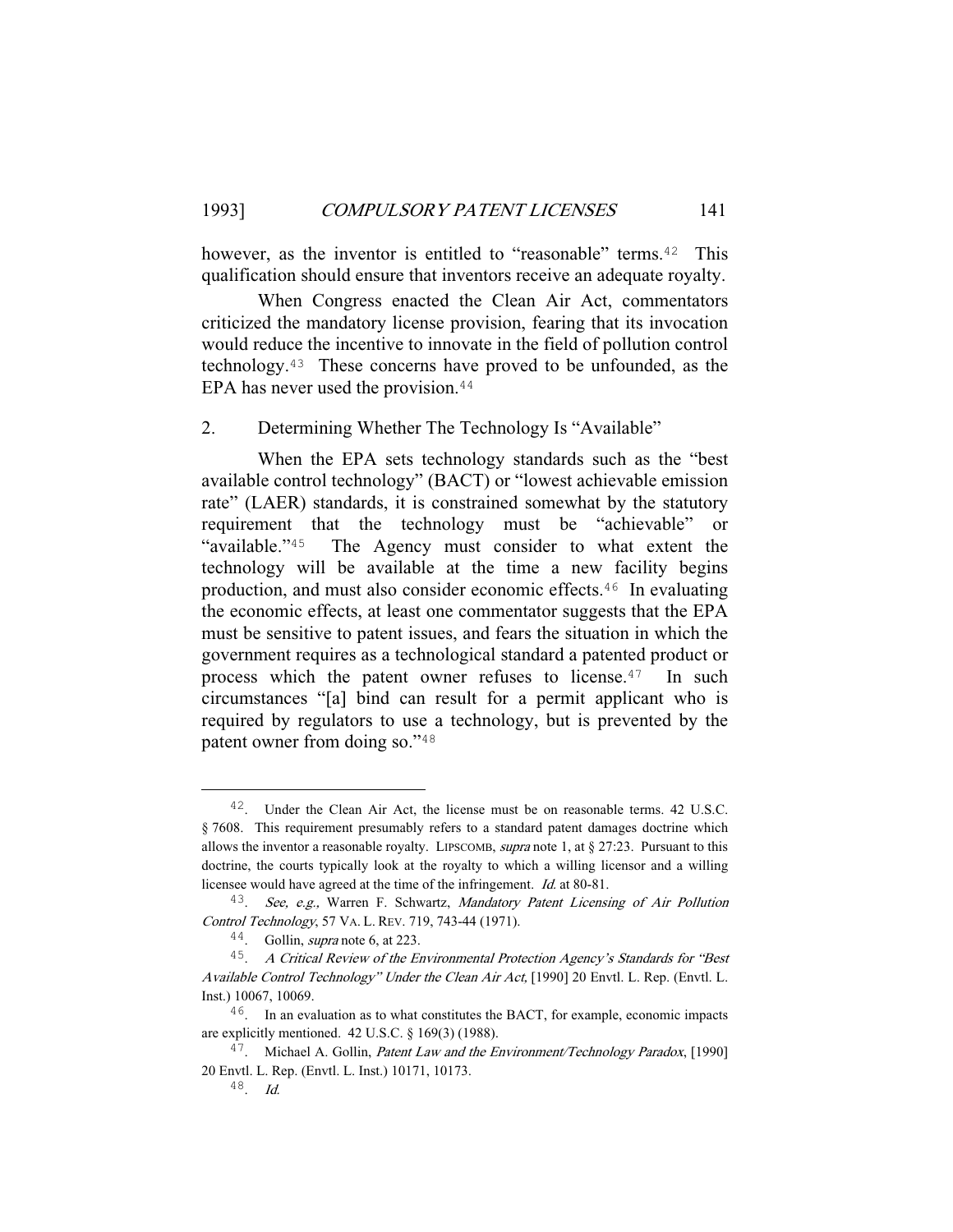The compulsory license provision avoids the inequitable and environmentally unacceptable consequences of such a situation by allowing the applicant to use patented technology necessary to meet an applicable emissions standard.49 Because the EPA can use the compulsory license provision to allow access to any patented invention or process, the technology is achievable because the Agency can make it so.<sup>50</sup> The point here is that the Agency should not, in setting an emissions standard pursuant to the Clean Air Act, consider whether a technology is patented. Because the EPA can make any technology "available" or "achievable," it should not determine that a method or procedure is unsuitable as a federal standard on the basis of its patent-protected status.

 This, however, is precisely what the Agency does. For example, in October 1992 the EPA reviewed the best way to regulate perchloroethylene emissions from dry cleaners.51 During its analysis, the Agency noted that one potential control device was patented.<sup>52</sup> EPA decided that the patent "would make such controls 'unachievable' for existing transfer machines."<sup>53</sup> The regulations for perchloroethylene standards, however, are promulgated pursuant to section 112 of the Act (regulating Hazardous Air Pollutants).<sup>54</sup> These standards therefore fall squarely within the scope of the statute's compulsory license provision.<sup>55</sup>

 Because the EPA has the authority to apply for a compulsory license, it should not look into the patented nature of a technology when setting emissions standards. If the agency does take into consideration that an innovation is patented, and declines to demand

 <sup>49</sup>. 42 U.S.C. § 7608 (1988).

<sup>50</sup>. The provision appears to be restricted to technology standards set pursuant to sections 7411, 7412 and 7521 (new stationary sources, hazardous air pollutants and motor vehicle emissions). 42 U.S.C § 7608. However, the stricter BACT and LAER standards are promulgated pursuant to the standards of performance for new stationary sources (section 7411). Therefore, the compulsory license provision applies to technologies needed for compliance with BACT and LAER standards.

<sup>51</sup>. Comment Sought on Two Unregulated Sources of Dry Cleaning Perchloroethylene Emissions, 23 Envtl. Rep. (BNA) 1542 (October 9, 1992).

<sup>52</sup>. Id.

<sup>53</sup>. Id.

<sup>54</sup>. 42 U.S.C. § 7412 (1988).

<sup>55</sup>. Id. § 7608.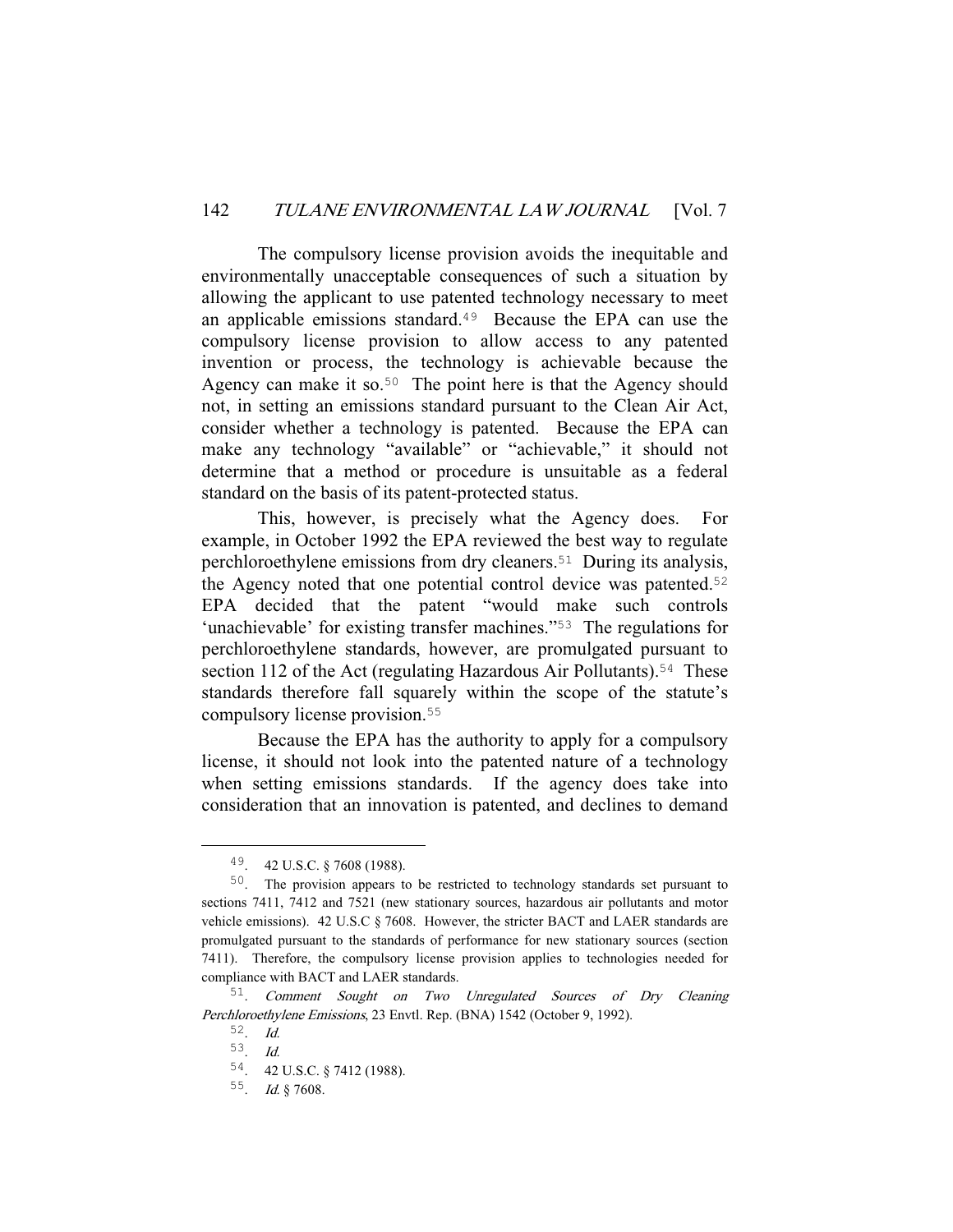that innovation as the required standard, the environment does not receive the full level of protection Congress envisioned when it enacted the statute.

#### 3. Making The Technology Available

 In order to evaluate the impact of the Clean Air Act compulsory license provision on the availability of technology, this section will use the example of the technology standards for hazardous air pollutants. Under the Clean Air Act, new or existing sources which emit hazardous pollutants must comply with the strictest technology standard under the Act: the "maximum degree of reduction in emissions of the hazardous air pollutants . . . that the Administrator . . . determines is achievable."<sup>56</sup> For a new source, this standard "shall not be less stringent than the emission control that is achieved by the best controlled similar source . . . ."57 Thus, if a company develops and implements a new technique for its facility which results in reduced emissions, the statute requires any new facilities emitting that pollutant to reach the same standard.<sup>58</sup> The inventing company will then have a guaranteed market for its method or invention. This guaranteed market certainly includes all new facilities within the category affected by the control technology, and could also include existing facilities if the EPA were to exercise the authority granted it through the compulsory license provision of the Act.<sup>59</sup>

 While an inventor has the potential to receive huge profits in licensing a technology that the government requires polluting sources to use, there are at least three instances where the patent holder of an environmental technology may not wish to make that technology available to others in the industry. First, the inventing company may prefer to see others in the industry harmed by an inability to use the new process. Such harm could result in one of several ways under the

 <sup>56</sup>. Id. § 7412(d)(2).

<sup>57.</sup> Id. § 7412(d)(3).

<sup>58</sup>. Id. § 7412(d)(2).

<sup>59</sup>. For existing sources, there is a cost element which is absent in the determination of the standard for new sources. This "cost" element might consider the patented nature of a technology. However, this comment asserts that the patented nature of the technology is irrelevant, because the agency can seek a compulsory license. There is, therefore, no additional cost of any kind just because the product or process is patented.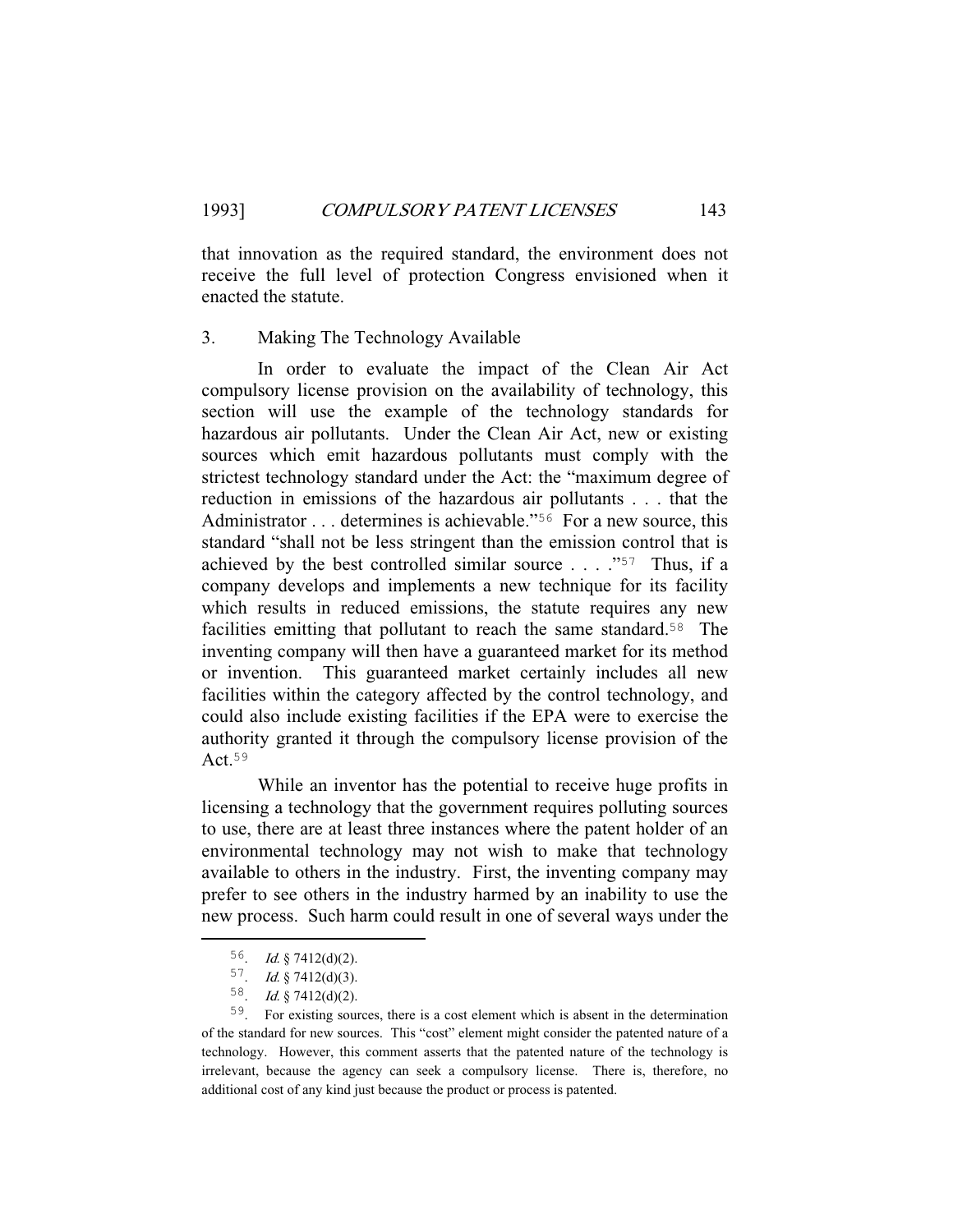Clean Air Act. Most obviously, the statute might require a competing facility to comply with a standard which is impossible to meet because the technology is not for sale. Penalties, legal fees and delays in production might ensue, giving the monopoly holder a competitive advantage. The inventing company might also inflict harm on the competition by using the patented process to reduce production costs. This circumstance would arise if the inventing company developed a process which simultaneously reduced emissions and increased plant efficiency. Increased efficiency leads to greater profits or lower production costs (or both), which in turn allows the inventing company to sell its product for a lower price than competitors. In such situations the patent holder would be able to undercut the costs, and therefore the prices, of competing facilities. In either of these cases there is potential for direct financial gain in not allowing a patent to become available to competing companies.

 Second, the patent holder may wish to prevent others from using the patented process in order to create a negative public image of its competitors. Such a negative image would result if the patent holder were able to publicize itself as an environmentally responsible company, while competitors continue to belch dangerous fumes. With heightened public awareness of environmental concerns, corporate decision makers are according significant weight to the public's perception of a company. A corporation's reputation as being environmentally harmful could have distinct negative impacts on the balance sheet. If the strategy is successful, the competitors' sales may decline, resulting in a financial benefit for the patent holder. This benefit could be more valuable than royalty payments.<sup>60</sup>

 Finally, certain regulatory mechanisms may provide the patent holder with an incentive to withhold technology from the public. The emissions trading scheme of the Clean Air Act is an example of such a regulatory mechanism. While trading is available under several sections of the Act, the most relevant example applies to the requirements for nonattainment plans:

> Such plan provisions shall include enforceable emission limitations, and other such control measures,

 $60.$  See, e.g., Gollin, supra note 6, at 221 (noting that a company holding a patent might refuse to allow a competitor a license in order to bring economic or public relations ruin upon that competitor).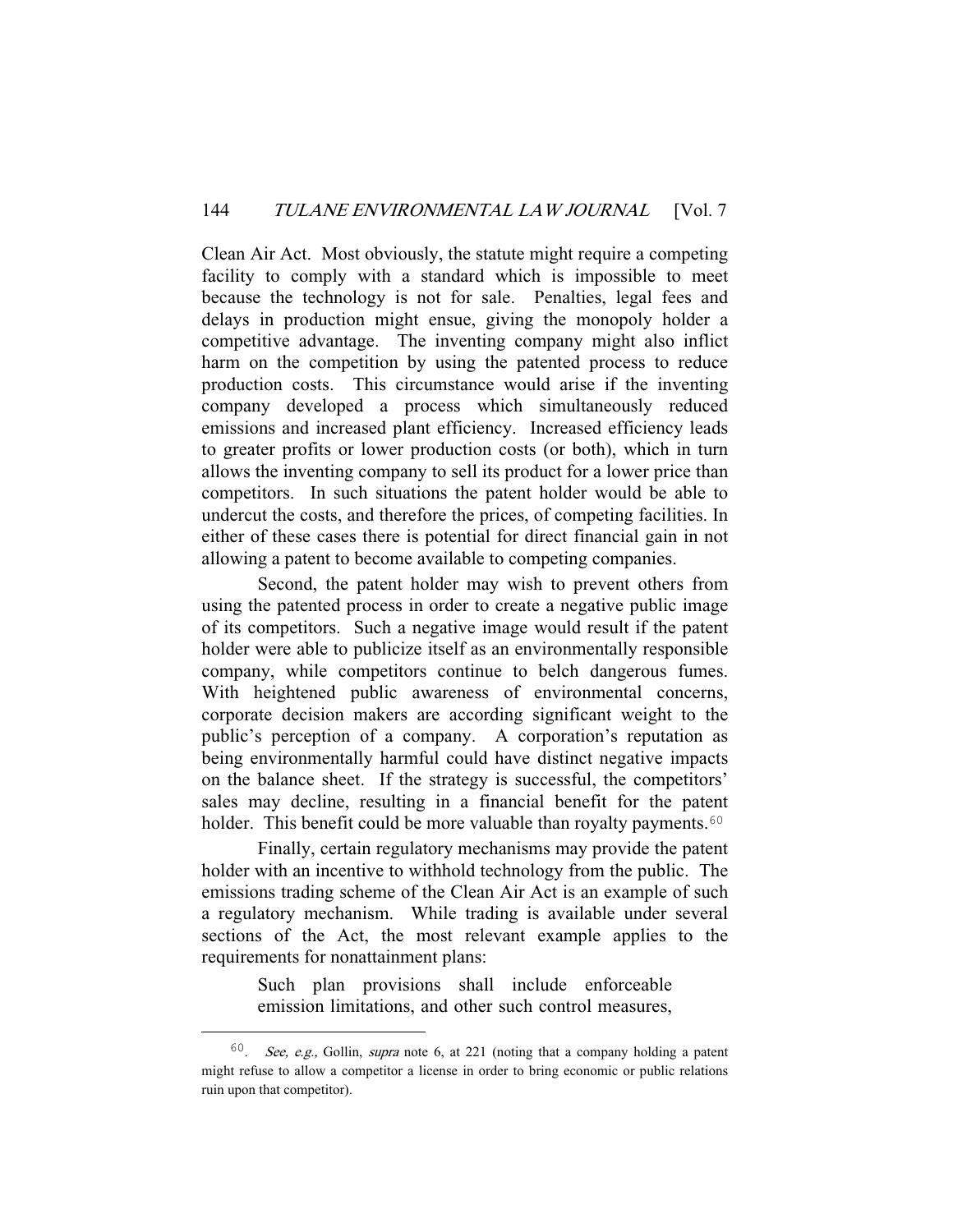means or techniques (including economic incentives such as . . . auctions of emissions rights) . . . as may be necessary or appropriate to provide for attainment.<sup>61</sup>

Under this system, the EPA allocates a certain level of allowable emissions each year to certain pollution sources. The Agency then periodically reduces these allowances, compelling the facility to decrease its output of pollution. The economic incentive is that if the facility reduces its pollution output to a level below its allocation, it may sell the excess credits to other sources of pollution. Conversely, if it does not adequately reduce the emissions, it will be forced to buy credits. The emissions trading scheme provides an interesting mechanism for pollution reduction, and is potentially quite profitable for firms which are able to reduce their pollution production by an amount greater than the EPA requires. Congress has therefore incorporated mechanisms into the Act whereby the operators of sources of pollution which have the ability to go beyond the mandated reductions in emissions have an incentive to do so.

 Currently, the Clean Air Act emissions trading programs are still developing. While emitters are trading allowances on the market, prices have not reached a point where there is a great incentive for polluters to enter the market.62 As allowable emission levels are lowered, however, the value of the emission credits will increase, providing a greater incentive for the patent holder to accrue large reductions, while ensuring that competitors are not able to do so. As this situation develops, it is likely that the patent holder of a

 $61.$  42 U.S.C. § 7502(c)(6) (1988).

<sup>62</sup>. On the Chicago Board of Trade, the first round of public trades saw pollution credits being exchanged for \$120 to \$400 per ton. See Fred Munson, Pollution For Sale, Only \$120 Per Ton, SACRAMENTO BEE B7, April 21, 1993. There have also been negotiations for at least two major private transactions at this price. First, Long Island Lighting Company is trying to sell 40,000 to 50,000 tons of credits each year to an undisclosed buyer, suspected to be in the midwest. The transaction is valued at between \$10-20 million per year. The trade may be blocked by the state legislature, which is opposed to the idea of pollution credits going to the midwest, and then the resulting pollution blowing back into New York. Furthermore, Governor Cuomo of New York has filed suit to block the transaction. See Matthew L. Wald, Suit Attacks Swap Plan on Pollution, N.Y. TIMES, March 14, 1993, at 35. Second, the Wisconsin Power and Light Company has agreed to sell 10,000 tons of sulphur dioxide credits to the Tennessee Valley Authority for \$2.5 million (\$250 per ton). See Utilities Swap Right to Pollute, USA TODAY, at A1, May 13, 1992.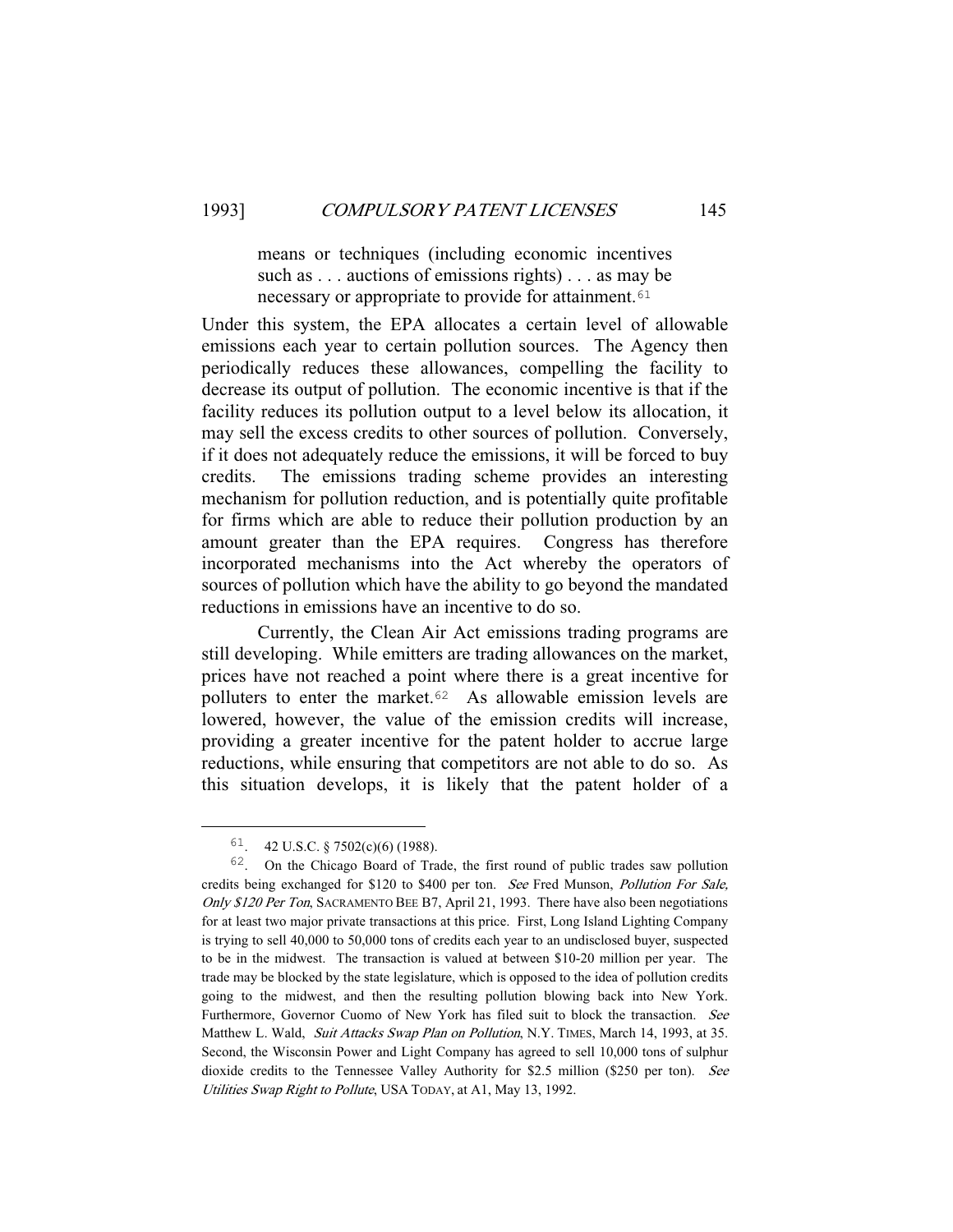technology which results in reduced emissions will wish to withhold his product or process from the operators of other facilities. The owner of the patent monopoly will be able to exploit his invention at the expense of environmental progress.

 The aforementioned illustrations are by no means exhaustive. There are many other justifications for patent abuse, $63$  but these examples illustrate the basic point: there are circumstances where environmental protection will suffer because patent holders see greater economic benefit in withholding technology from others.

 Supporters of the patent scheme argue that these concerns are a necessary incident to an intellectual property regime.<sup>64</sup> In order to encourage invention it is necessary to allow inventors the freedom to exercise their property rights as they wish. The exercise of these rights includes the right to withhold the patented material from the competition.65 But this position presents particularly pressing conflicts in the area of federal environmental policy, such as a serious concern that patent rights may inhibit the attainment of air quality standards. Companies holding monopolies on technology which prevents or reduces air pollution have the incentive, and the ability, to seriously retard progress toward cleaner air.

 The compulsory license is an important safeguard which the EPA should use more aggressively. As discussed previously, most countries require that a patented invention be "worked."<sup>66</sup> Unfortunately, there is no such requirement in the United States, so instead we must rely primarily on the statutory compulsory license provision.67 Although the EPA has never exercised the provision, it

 <sup>63</sup>. See, e.g., William J. Gilbreth & William F. Steinmetz, supra note 14, at 150-78 (1992).

 $64$ . In the specific area of biotechnology patents, some commentators have argued that broad patent protection furthers public policy because it results in increased investment in research and development. Kevin J. McGough & Daniel P. Burke, A Case for Expansive Patent Protection of Biotechnology Inventions, 6 HARV. J.L. & TECH. 85, 101 (1992).

<sup>65</sup>. Note that withholding the patent from others is a right only in the United States. See Report by the Committee of Experts on Restrictive Business Practices, Restrictive Business Practices Relating to Patents and Licenses 9-10 (Organization for Economic Cooperation and Development 1973) [hereinafter Restrictive Business Practices]. See also C.T. TAYLOR & Z.A. SILBERSTON, THE ECONOMIC IMPACT OF THE PATENT SYSTEM 16 (1973).

<sup>66</sup>. See supra note 17 and accompanying text.

<sup>67</sup>. See supra notes 41-42.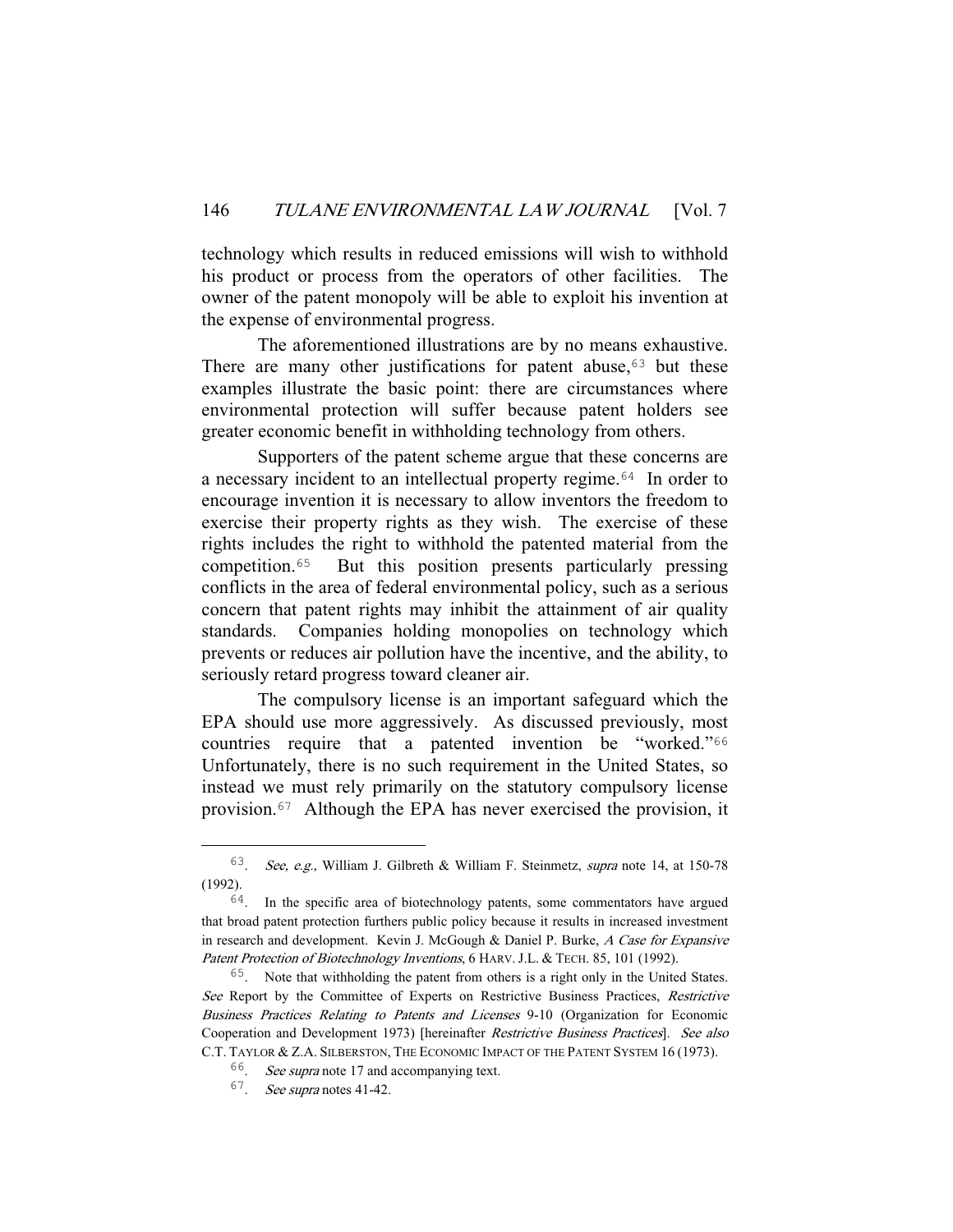is likely that the compulsory license scheme nevertheless has an effect on patent holders. In 1982 the American Bar Association section of Patent, Trademark and Copyright Law conducted a survey in an attempt to ascertain the effects of the compulsory licensing provision of the Clean Air Act.68 In this survey, the ABA found that the mandatory licensing provision did have an effect on one type of decision made by companies involved with innovation in the pollution control market. The affected decision was the determination as to whether to invest resources into a particular idea. In such decision making, of the companies aware of the mandatory licensing section, 16.13% took it into account.<sup>69</sup>

 Another type of decision made by companies was whether to actually grant a license once a product has been developed. In such situations, the survey indicated that the provision for mandatory licensing was not a factor.<sup>70</sup> Interestingly, however, these statistics were compiled before implementation of the emissions trading program, when incentives to withhold licenses were not as strong.<sup>71</sup> Furthermore, because EPA has not invoked the compulsory license provision, it is difficult to understand how a company would take it into consideration. By 1982, when the ABA conducted its study, industry knew that it had little to fear from this portion of the statute.

 Similarly, a 1973 report on patent abuse noted that since mandatory licensing procedures have seldom been used, their effectiveness is difficult to evaluate.<sup>72</sup> The report goes on to state, however, that "the very fact that such measures exist has a positive influence on the way in which patentees work their patents or grant licenses."73 The report later notes that regulators must pay close attention to the patent system because corporate inventors can, by granting or refusing licenses, "exercise excessive economic power."<sup>74</sup>

 <sup>68</sup>. Report of Subcommittee B, Committee 405 on its January 1982 Survey Relating to Section 308 of the Clean Air Act of 1970, 1982 ABA Sec. Pat., Trademark and Copyright Law Rep. 222 (August, 1982) available in LEXIS, Trademark Library, PTCLAW File.

<sup>69</sup>. Id. at LEXIS p.11.

<sup>70</sup>. Id.

<sup>71</sup>. The Committee Report was presented to an annual meeting of intellectual property attorneys in California in August, 1982. Id.

<sup>72</sup>. Restrictive Business Practices, supra note 65, at 19-21.

<sup>73</sup>. Id. at 20.

<sup>74</sup>. Id. at 21.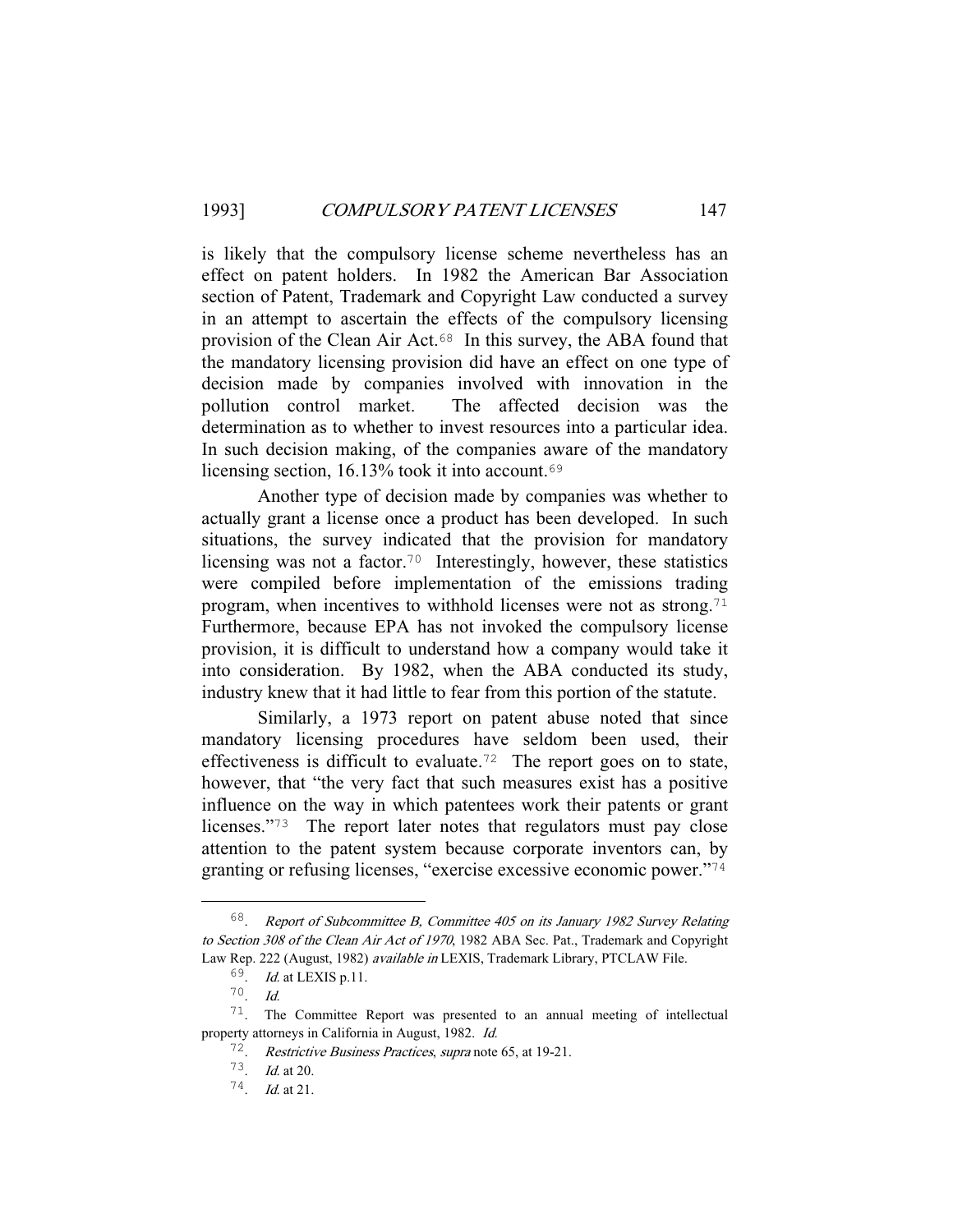#### 4. The Equitable Compulsory License

 Under United States patent law, the holder of a patent is allowed to seek certain remedies in an infringement action. These remedies include the possibility of an injunction prohibiting the infringer from using the patented product or process.75 The courts "may grant injunctions in accordance with the principles of equity."<sup>76</sup> Interestingly, courts are not obligated to grant injunctions. They are free to balance the equities and grant an injunction if it is appropriate.

 So how should a court handle a situation in which an industrial emitter of a pollutant uses, without authorization, a patented process to reduce those emissions? If the emitter had made a good faith effort to obtain a license, and possibly even if it had not, it seems that the equities would prevent the court from granting an injunction preventing the use of the technology. Indeed, there is at least one case in which a court noted a concern for public health, and felt "impelled" to deny the request for injunctive relief.<sup>77</sup> In City of Milwaukee v. Activated Sludge, the patent holder developed a new process for treating raw sewage. The infringer was a city sewage treatment plant. The United States Court of Appeals for the Seventh Circuit found that there was clearly infringement, but would not enjoin the city from using the process.78 The court noted that if it were to uphold the injunction granted by the trial court, "it would close the sewage plant, leaving the entire community without any means for the disposal of raw sewage other than running it into Lake Michigan, thereby polluting its waters and endangering the health and lives of that and other adjoining communities."<sup>79</sup>

 This reasoning is equally applicable where a technology is needed to help a facility comply with an EPA emission requirement. Given the nature and toxicity of modern emissions, the case of air emissions is at least equally as compelling as the grim scenario envisioned by the court in *City of Milwaukee*. If the EPA is unwilling to use its statutory grant of power to apply for a compulsory license, courts should be liberal in their application of the rules of

 <sup>75</sup>. 35 U.S.C. § 283 (1988).

<sup>76</sup>. Id. § 283.

<sup>77</sup>. City of Milwaukee v. Activated Sludge, 69 F.2d 577, 593 (7th Cir. 1934).

<sup>78</sup>. Id. 79. Id.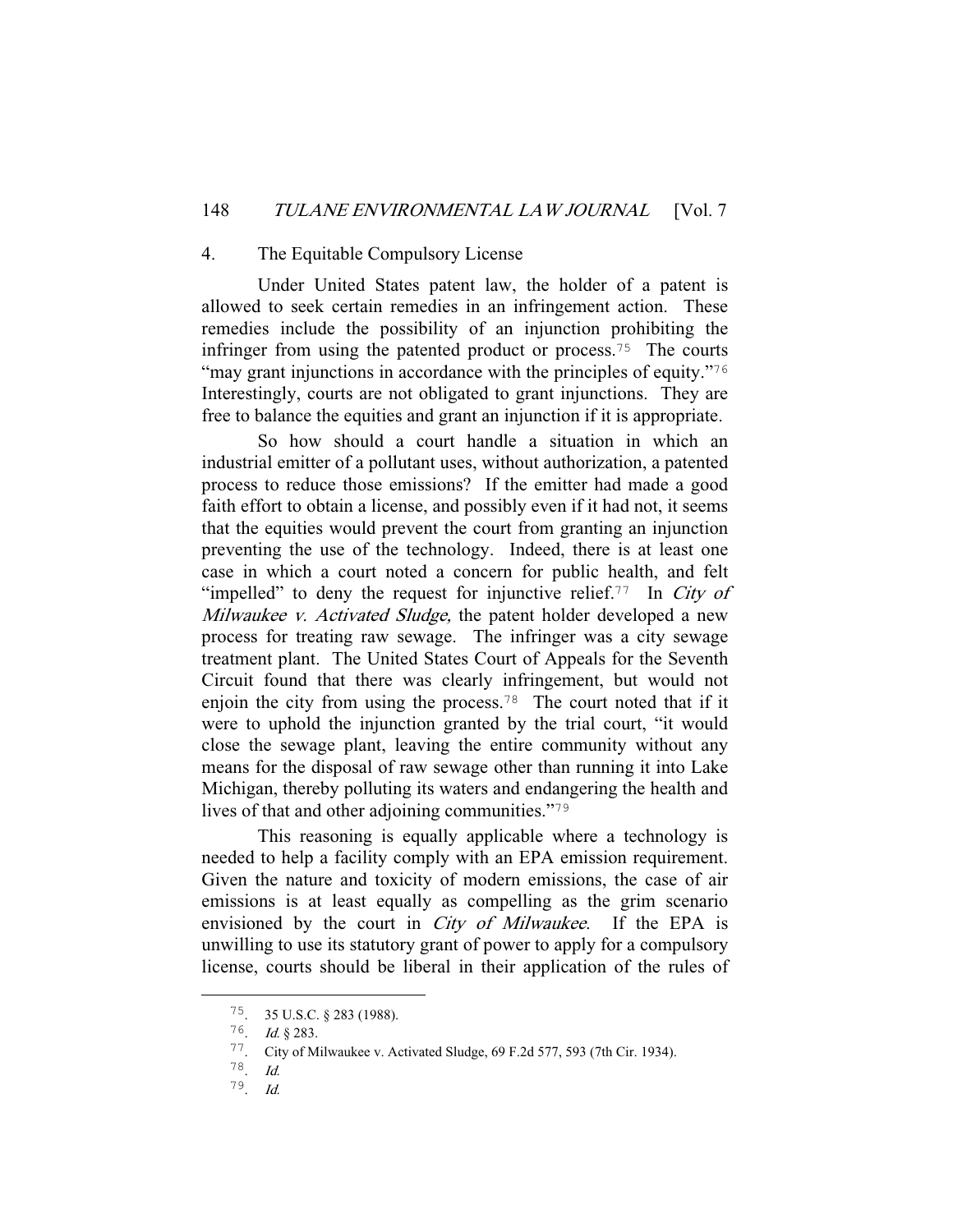equity when determining whether to enjoin use of an environmentally beneficial technology. The "public interest" is still a factor in determining whether to grant an injunction in patent cases.<sup>80</sup> However, unless the factor is given more weight, there will be little incentive for a patent holder to freely grant licenses of its own accord.

#### B. Maintaining Biological Diversity

1. Biological Riches

 Every country has three forms of wealth: material, cultural and biological. The first two we understand well because they are the substance of our everyday lives. The essence of the biodiversity problem is that biological wealth is taken much less seriously.<sup>81</sup>

 It is difficult to accurately determine how many species of living creatures inhabit this earth, and estimates range from several millions to one hundred million.<sup>82</sup> This diversity of life is absolutely necessary for the healthy development of the planet on which we live.83 It is also difficult to estimate at what rate these species are

83. The United States National Academy of Sciences, in conjunction with the British Royal Society, recently identified four principal arguments for maintaining biological diversity: (1) the moral argument that each generation has a moral obligation to pass on the biological diversity it inherited to the next generation; (2) the uncertainty argument, focusing on our ignorance of the relationship between species diversity and ecosystem; (3) the agricultural necessity of maintaining wild strains as a gene pool; and (4) the economic argument that there may be many species as yet unidentified which could have enormous

 <sup>80</sup>. See e.g. E.I. du Pont de Nemours & Co. v. Phillips Petroleum, 659 F. Supp. 92, 94 (D. Del. 1987) (citing Roche Prods. v. Bolar Pharmaceutical Co., 733 F.2d 858, 865-66 (Fed. Cir. 1984)).

<sup>81</sup>. EDWARD O. WILSON, THE DIVERSITY OF LIFE 311 (1992).

<sup>82</sup>. "No one knows, even to the nearest order of magnitude, how many life forms share the planet with humanity: roughly 1.4 million species have been identified, but scientists now believe the total number is closer to 10 million, and it may be as high as 80 million." JOHN C. RYAN, LIFE SUPPORT: CONSERVING BIOLOGICAL DIVERSITY 5 (WORLDWATCH PAPER NO. 108 1992). See also WILSON, supra note 81, at 132-33 (noting that the number might be as high as one hundred million species). Wilson points out that evolutionary biologists generally agree that the number of species currently identified is less than one tenth of what actually lives on earth. *Id.* at 133. See also Robert C. Cowen, U.S. Should Take Lead in Preserving Biological Diversity, TECH. REV., August 1987, at 25.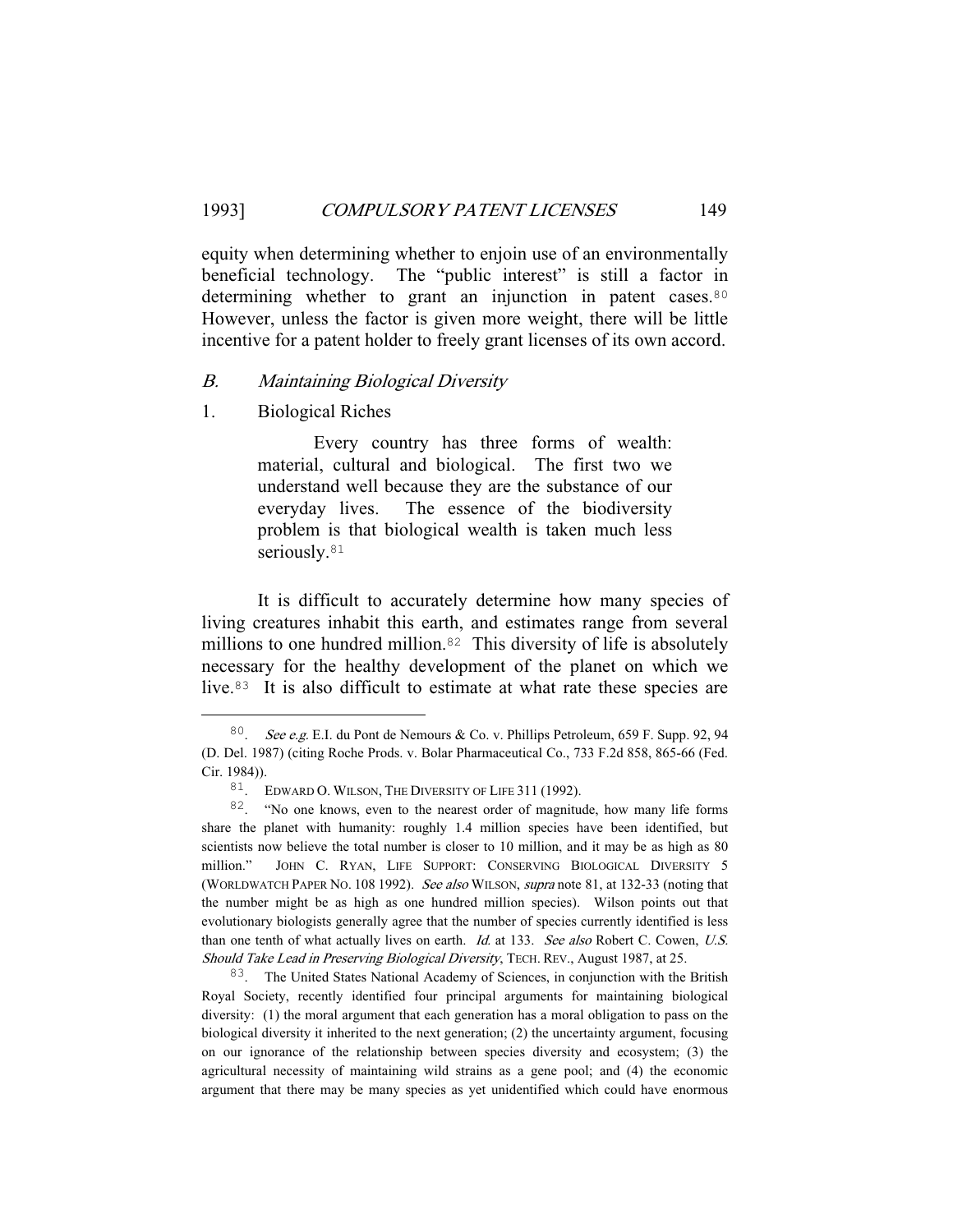becoming extinct. But it is clear that the rate of extinction is increasing exponentially.84 This tremendous rate of extinction has a serious impact on the biological diversity of the planet.<sup>85</sup>

 Biological diversity faces its most severe crisis in the tropical rain forests.86 Tropical rain forests are essential to the health of the planet because they contain one half of the planet's life forms.87 But by 1989 ranchers, loggers and miners destroyed the rain forests at the rate of 142,000 square kilometers per year.<sup>88</sup> The crux of the problem is that the "poorest people with the fastest growing

i<br>Li

<sup>84</sup>. "Extinction has been much greater even among larger, more conspicuous organisms than generally recognized." WILSON, supra note 81, at 244. Wilson believes that a conservative number of the species lost each year is 27,000. Id. at 280. Human activity has increased the extinction rate by between 1,000 and 10,000 times over the normal "background" extinction rate. Id. Vice-President Gore writes that "living species of animals and plants are now vanishing around the world *one thousand times faster* than at any time in the past 65 million years." GORE, supra note 83, at 24 (emphasis in original). At this rate of extinction, he believes that by the year 2000, one hundred thousand species will be lost each year. Id. at 24. Another writer suggests that "several species are now vanishing every day. This extinction rate is expected to climb to several hundred a day in the next two decades." Cowen, supra note 82, at 25.

<sup>85</sup>. The Treaty defines biological diversity as "the variability among living organisms from all sources including, *inter alia*, terrestrial, marine or other aquatic ecosystems and the ecological complexes of which they are part; this includes diversity within species, between species and of ecosystems." Treaty, supra note 29, at art. 2. Biological diversity has also been defined as "the ecosystems, species and genes that together constitute the living world." RYAN, supra note 82, at 5. "Biological diversity . . . is collapsing at rates that can only be described as mind-boggling." Id.

86. In the tropical rain forests alone, tens of thousands of species are "extinguished or condemned to eventual extinction by the destruction of their habitat." Id.

<sup>87</sup>. Id. at 7. See also WILSON, supra note 81, at 198-99. The reasons for the high concentration in the tropical rain forests include, among other things, the high energy level (heat energy), greater biomass production, the narrowing of geographical ranges, and a stable climate. WILSON at 201.

88. WILSON, supra note 81, at 275 (noting that in 1989 the surviving rain forests occupied an area about the size of the 48 states, and was being reduced each year by an area the size of Florida).

potential for medical or industrial applications. Royal Society/ NAS on Biodiversity, BIOTECHNOLOGY BUSINESS NEWS, July 31, 1992. For a fuller discussion of the necessity to preserve wild agricultural strains, see AL GORE, EARTH IN THE BALANCE 126-44 (1992). See generally WILSON, supra note 81, at 311-12 (arguing that it is both beneficial and necessary to preserve diversity to the greatest extent possible).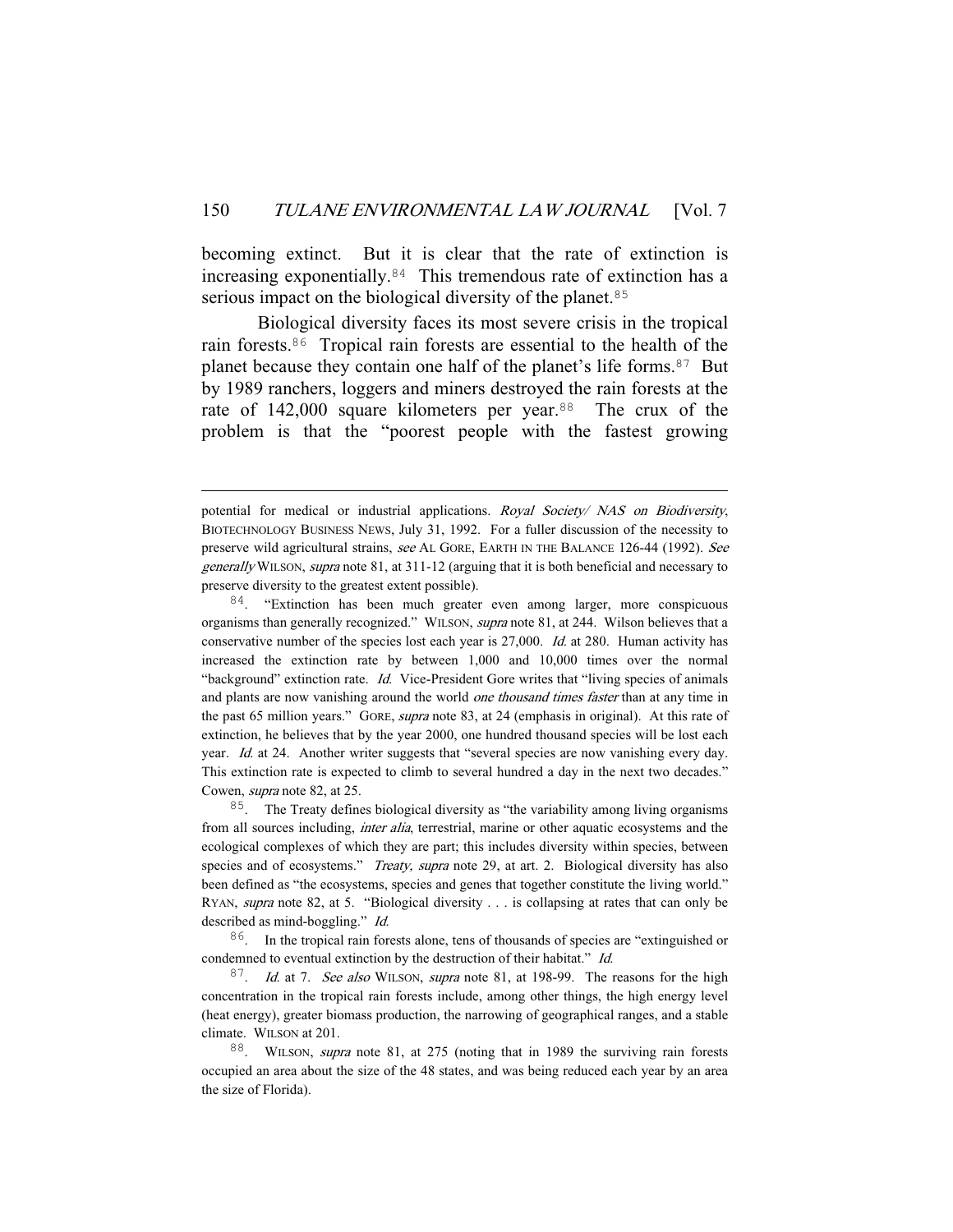populations live next to the richest deposits of biological diversity."<sup>89</sup> For example, Brazil, a country considered to have the highest species diversity on earth, has a debt burden of \$120 billion, staggering poverty, and one of the most unequal wealth distributions in the world.90 And while Brazil's rain forests are hubs of diversity, they are also rich in timber<sup>91</sup> and minerals.<sup>92</sup> Because Brazil is so poor, the inhabitants are by necessity driven by economies which require immediate returns on investment. Brazilians therefore engage in destructive activities such as mining, logging and ranching in order to feed their families.

#### 2. Banking the Wealth

 In order to facilitate the protection of areas such as the tropical rain forests, and the biological diversity therein, it is essential to provide some form of economic benefit<sup>93</sup> to the developing nations within whose borders the forests lie.<sup>94</sup> As the biotechnology industry reaches maturity, a unique opportunity presents itself.

 Biotechnology involves the "production of useful products by living micro-organisms and cell cultures."95 Man has used the basic concept for centuries, by producing ethanol from yeast cells, for example.96 However only in very recent years has the technology been available to even begin to take full advantage of the natural

 <sup>89</sup>. Id. at 282.

<sup>&</sup>lt;sup>90</sup>. Marguerite Holloway, Sustaining the Amazon, SCIENTIFIC AMERICAN 90, 92 (July 1993).

<sup>&</sup>lt;sup>91</sup>. Mahogany is an example of a particularly valuable commodity. *Id.* at 93.

<sup>92</sup>. Id.

<sup>93</sup>. This comment does not address another important argument for the preservation of biological diversity—the ethical argument that man is obligated to preserve the biological riches entrusted to his care. This comment is concerned solely with the economic motives and incentives for preservation of this priceless resource. For a brief discussion of the ethical considerations, see, e.g., WILSON, supra note 81, at 346-51.

<sup>&</sup>lt;sup>94</sup>. For a general evaluation of how the needs of local inhabitants can be successfully merged with conservation in Africa, see generally RAYMOND BONNER, AT THE HAND OF MAN (1993).

<sup>&</sup>lt;sup>95</sup>. GRUBB, *supra* note 22, at 150. Similarly, the Treaty itself defines biotechnology as "any technological application that uses biological systems, living organisms, or derivatives thereof, to make or modify products or processes for specific use." Treaty, supra note 29, art. 2.

<sup>96</sup>. GRUBB, supra note 22, at 150.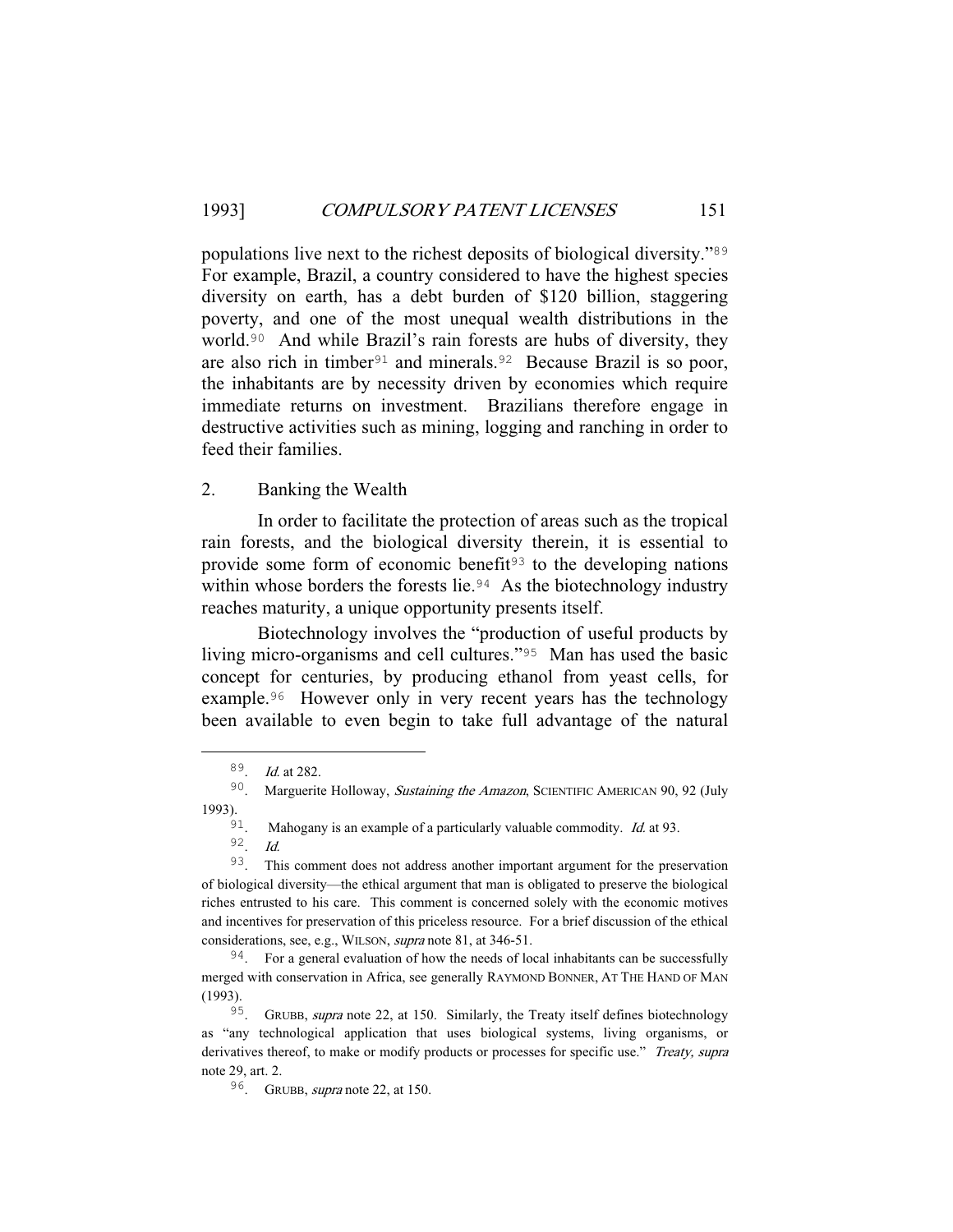wealth of the planet.<sup>97</sup> Today, biotechnology companies are making huge strides in pharmaceuticals, agriculture and industrial production.98 Industrial nations, the United States in particular, are investing time and other resources at a growing rate in such technologies. The United States remains the clear leader in the field and has a strong desire to remain in this position.<sup>99</sup>

 While the major biotechnology companies are located in the industrialized nations, the resources and raw materials they utilize are found in the developing world.100 This situation presents itself as an ideal opportunity for cooperation between the wealthiest and the poorest nations on earth. However, while biotechnology firms have had unlimited access to the developing world's genetic diversity on the theory that the natural resources are a "common heritage of mankind,"101 these companies have been unwilling to share the benefits of technological advances derived from research into tropical

 $97.$  Id. at 64. For example, "[d]rugs derived from anticoagulants produced by snakes, ticks and vampire bats [could] soon help prevent clogged arteries." RYAN, supra note 82, at 25. Similarly, the rosy periwinkle, a small plant from Madagascar, can cure most victims of two types of cancer, Hodgkin's disease, and a type of leukemia. WILSON, supra note 81, at 283. Additionally, "[i]t can be safely assumed that a vast array of other beneficient but still unknown species exist." WILSON, supra note 81, at 281.

<sup>98</sup>. It is in these fields in particular that the greatest progress has been anticipated. See, e.g., United Nations Centre on Transnational Corporations, TRANSNATIONAL CORPORATIONS AND THE TRANSFER OF NEW AND EMERGING TECHNOLOGIES TO DEVELOPING COUNTRIES 1990, 64, U.N. Doc. ST/CTC/98, U.N. Sales No. E.90.II.A.20 (1990) [hereinafter TRANSNATIONAL CORPORATIONS]. See also WILSON, supra note 81, at 283-87 (discussing the medicinal value of various plant species).

 $99^9$ . Ken Miller, Clinton's First Environment Issue Will be Treaty Rejected by Bush, Gannett News Service, December 11, 1992, available in LEXIS, Environment Library, GNS File.

<sup>100</sup>. For example, Costa Rica, a small nation in Central America, is estimated to contain almost five percent of all species in the world. Deal Between Drug Firm, Costa Rica Called Example of What Treaty Would Do, [1992] 15 INT'L L. REP. (BNA) 398 (June 17, 1992). Similarly, Herman Verbeek, the Dutch Member of the European Parliament recently pointed out that "90 percent of the genetic resources which are used in our agricultural production come from the Third World." Patent Directive Moves Ahead, BIOTECHNOLOGY NEWSWATCH, October 16, 1992. A major reason that the developing countries do not participate directly in the biotechnology industry is that while they "account for 77 percent of the world's population, they have only 6 percent of the world's scientists and engineers." Royal Society/NAS on Biodiversity, BIOTECHNOLOGY BUSINESS NEWS, July 31, 1992.

 $101$ . RYAN, *supra* note 82, at 33.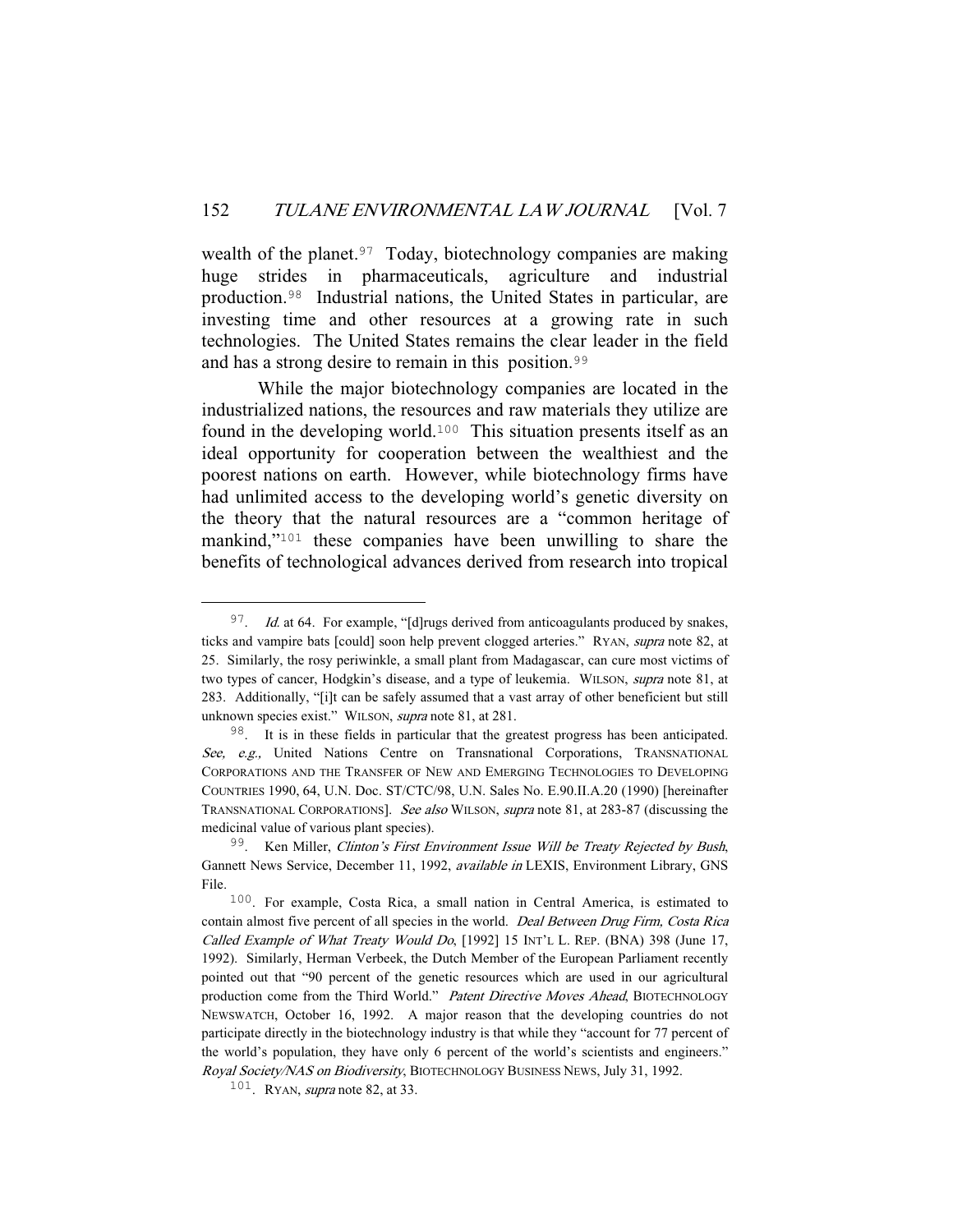life forms. Instead, the major biotechnology companies have preferred to use intellectual property rights to ensure large profits.<sup>102</sup> Needless to say, the developing nations are unwilling to continue protecting their genetic resources when the benefits, economic and otherwise, are realized only in the industrialized world.103 The result has been continued eradication of the tropical rain forest for the sake of logging, grazing and mining. Even state-designated "protected areas" are not adequately conserved. For example, the Indonesian government permits logging in National Parks.104 Similarly, Ecuador's Podocupus National Park, one of the most important centers for biological diversity, is almost completely leased to mining companies.<sup>105</sup>

3. Encouraging Protection: The Biodiversity Convention

 If dwindling wildlands are mined for genetic material rather than destroyed for a few more boardfeet of lumber and acreage of farmland, their economic yield will be vastly greater over time.<sup>106</sup>

 Recognizing that market forces will not adequately protect biological diversity, the United Nations Environment Programme (UNEP) has spent several years coordinating negotiations for an international agreement designed to protect this priceless global asset.107 These negotiations culminated in the United Nations Framework Convention on Biological Diversity (Treaty) which was

 <sup>102</sup>. "Increased use is being made of patents . . . to maintain a dominant role in the production and marketing of the research results." TRANSNATIONAL CORPORATIONS, supra note 98, at 65. See also RYAN, supra note 82, at 33-34.

<sup>103</sup>. RYAN, supra note 82, at 20. African conservationists face a similar problem, in that it is difficult to convince local tribesmen to protect elephants when these huge beasts cause damage to personal property and crops with no countervailing benefit. Recently, however, there has been some success in programs designed to create incentives for tribes situated in sensitive areas. Although these programs may even allow limited exploitation of resources, including hunting, they seem to have potential to improve conservation in Africa. See BONNER, supra note 94, at 276-78.

<sup>104</sup>. RYAN, supra note 82, at 19-20.

 $105$ . *Id.* 

<sup>106</sup>. WILSON, supra note 81, at 282.

<sup>&</sup>lt;sup>107</sup>. Patent Attorneys See No Immediate Threat In Rio Treaty, BIOTECHNOLOGY NEWSWATCH, June 15, 1992.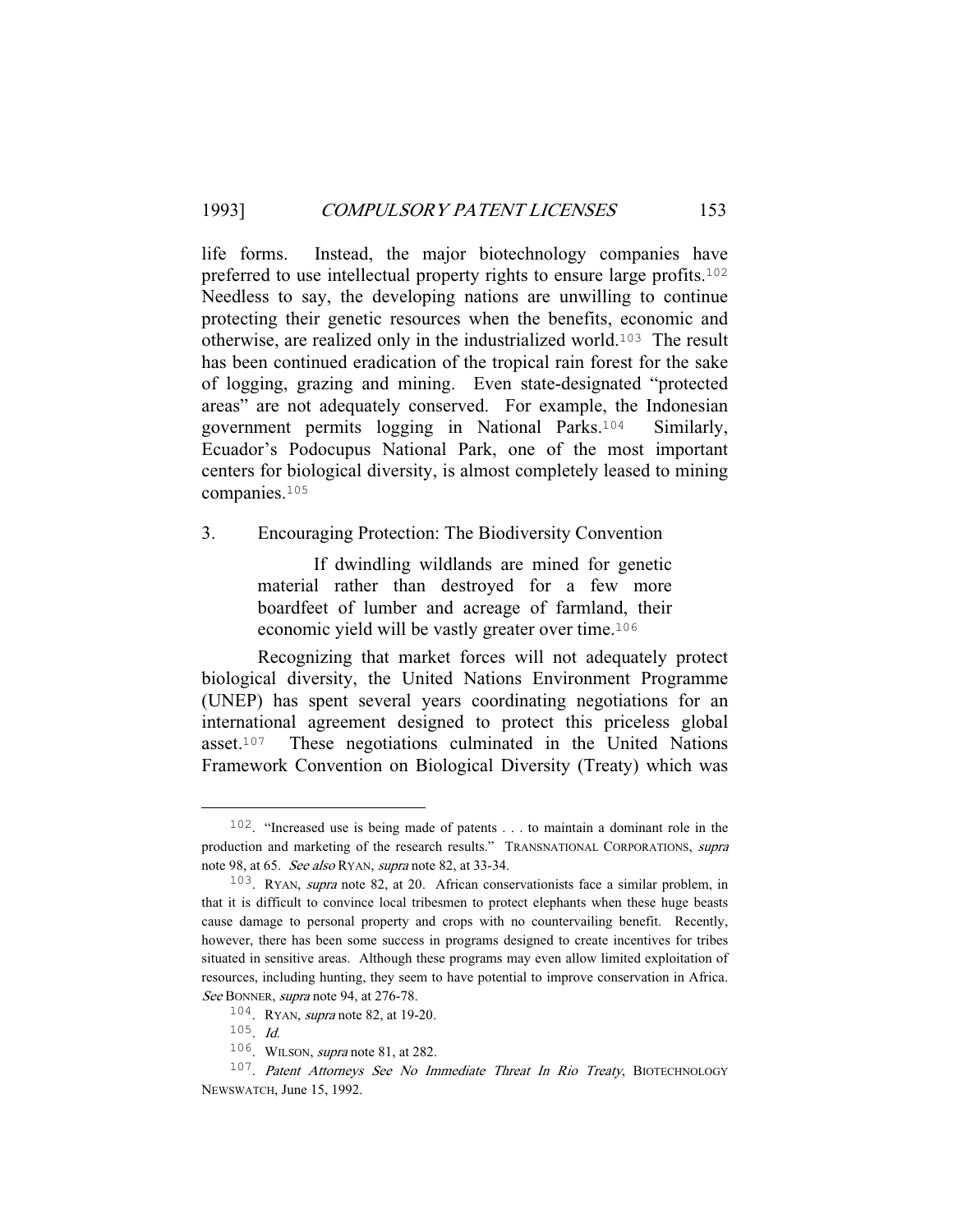opened for signature in Rio de Janeiro on June 12, 1992.108 A broad goal of the Treaty is to "protect species and ecosystems by allowing biologically rich nations, most of which are developing nations, to restrict the use of their resources, especially by technologically rich Northern nations."<sup>109</sup>

 To date, well over one hundred and fifty nations have signed the Treaty,110 including the United States.111 However, it was not always clear that the United States would be a party to the Treaty. President Bush had refused to sign, at the request of the major American biotechnology industry associations.<sup>112</sup> The principle objection made by the Bush Administration echoed the concern of the United States biotechnology industry: the Treaty would harm the United States' lead in biotechnology innovation by eroding the incentive to engage in genetic research.<sup>113</sup> This erosion would occur by virtue of provisions designed to allow for technology transfer to developing nations, and which would permit the use of compulsory licenses.<sup>114</sup>

114. The controversial provisions of the Treaty are as follows:

Article 16(3) provides that each nation signing the treaty:

shall take . . . measures . . . with the aim that Contracting Parties, in particular those that are developing countries, which provide genetic resources are provided access to and transfer of technology which makes use of those resources, on mutually agreed terms, including technology protected by patents . . . .

Article 16(4) states that:

Each contracting party shall take . . . measures . . . with the aim that the private sector facilitates access to joint development and transfer of

 $108$ . See, supra note 29.

 $109$ . Leak of Reilly Cable on Biodiversity Treaty Said to Eliminate Possibility of U.S. Signature, [1992] 23 Environment Reporter (BNA) 646, 647 (June 12, 1992). The Treaty itself states its goals as "the conservation of biological diversity, the sustainable use of its components and the fair and equitable sharing of the benefits arising out of the utilization of genetic resources . . . ." Treaty, supra note 29, art. 1.

<sup>&</sup>lt;sup>110</sup>. Ken Miller, *Clinton's 1st Environment Issue Will Be Treaty Rejected by Bush*, Gannett News Service, December 11, 1992, available in LEXIS, Environment Library, GNS File.

<sup>&</sup>lt;sup>111</sup>. U.S. Signs Biodiversity Treaty, Urges Global Patent Protection for Biotech, 16 Int'l Envtl. Rep. (BNA) 432, June 16, 1993.

<sup>&</sup>lt;sup>112</sup>. Industry Trade Groups Laud President Bush for Decision Not to Sign Biodiversity Treaty, [1992] 16 Chem. Reg. Rep. (BNA) 571 (June 12, 1992).

<sup>113</sup>. Id.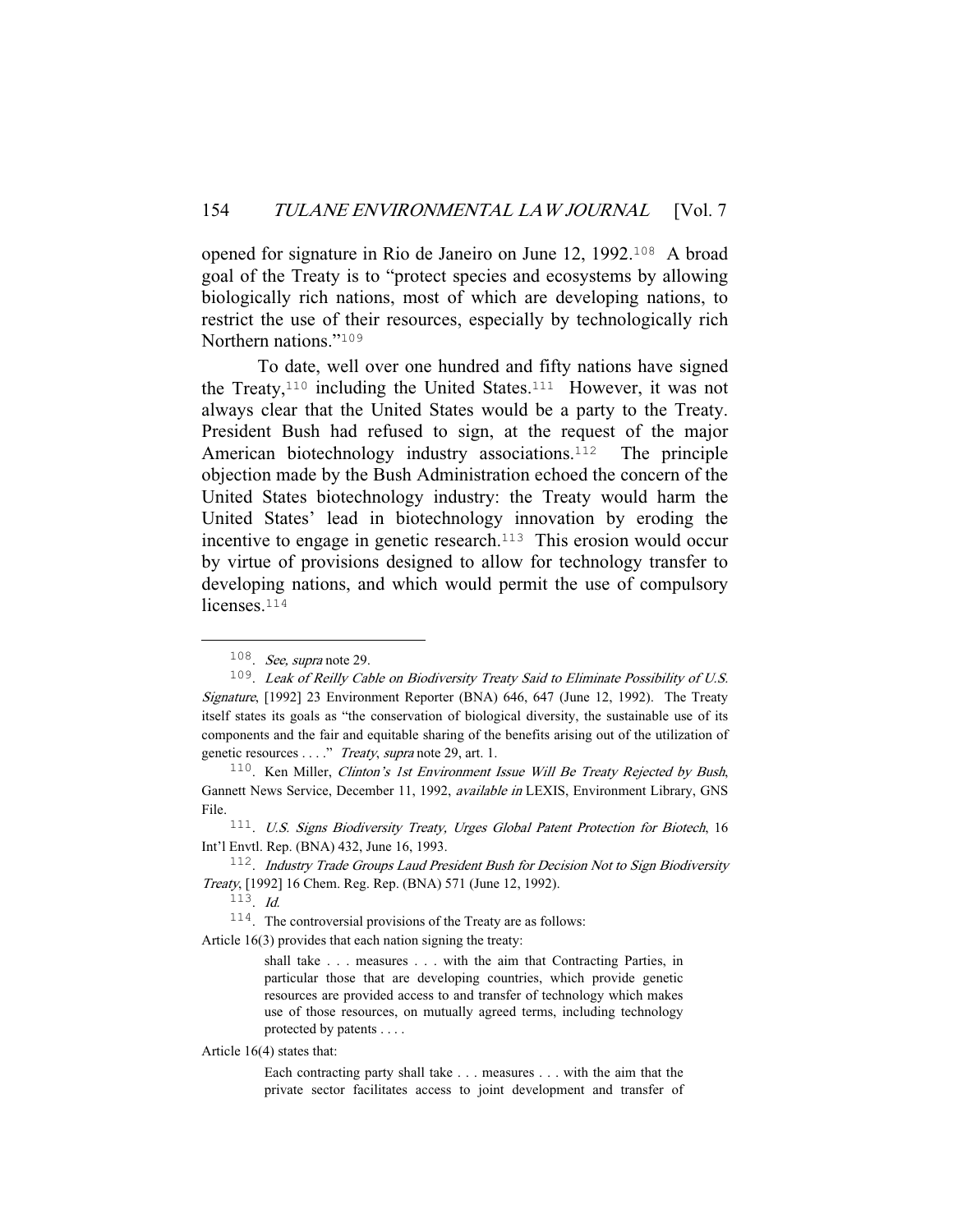The compulsory license provisions $115$  would allow the genetically rich, but economically poor, developing nation to insist that technology arising out of its resources be available domestically. If the biotechnology firm elects to make the technology available only outside the country where it discovered the resource, that nation may obtain a compulsory license.116 These compulsory licenses would enable domestic companies to exploit the resource, at least within the borders of that country. The effect of this provision is that the biotechnology company will either "work" the patent in the host nation, thus creating jobs and making the innovation available, or it will not work the patent, thus leaving domestic industry with the opportunity to produce and market the product. In either instance, there is an economic benefit to the nation in which the resources are located. This economic incentive will encourage the inhabitants of genetically rich countries to preserve their natural wealth.

 In the United States, industry associations argued that because the American biotechnology companies would have reduced patent rights, the United States would lose their international lead in biotechnology innovation. President Bush agreed with this proposition, and refused to sign the convention.117 In addition to

Article 19(2) provides that the signatories:

i<br>Li

shall take all practicable measures to promote and advance priority access on a fair and equitable basis . . . to the results and benefits arising from biotechnologies based upon genetic resources provided by those Contracting Parties . . . .

Treaty, supra note 29. These provisions are identified and reprinted in Industry Trade Groups Laud President Bush for Decision Not to Sign Biodiversity Treaty, 16 Chem. Reg. Rep. (BNA) 571 (June 12, 1992).

115. The Treaty does not explicitly mention compulsory licensing, nevertheless trade experts believe that Article 16, Paragraph 4 authorizes such arrangements. Biodiversity Treaty Risks Interfering With Patent Protections, Official Says, 9 Int'l Trade Rep. (BNA) 1072, June 17, 1992.

 $116$ . *Treaty, supra* note 29, art. 16, para. 4.

117. President Bush seemed to think that compulsory license provisions would reduce the incentive to biotechnology firms. President Bush felt that this reduced incentive would lead to reduced innovation, less technological advances, and less jobs in the United States. While he did not offer alternatives, President Bush stated during the 1992 presidential debates that the way to protect biodiversity was not to "enter into a treaty that fails to protect America's property rights, fails to protect those to whom the world is looking for scientific

technology . . . for the benefit of both governmental institutions and the private sector of developing countries . . . .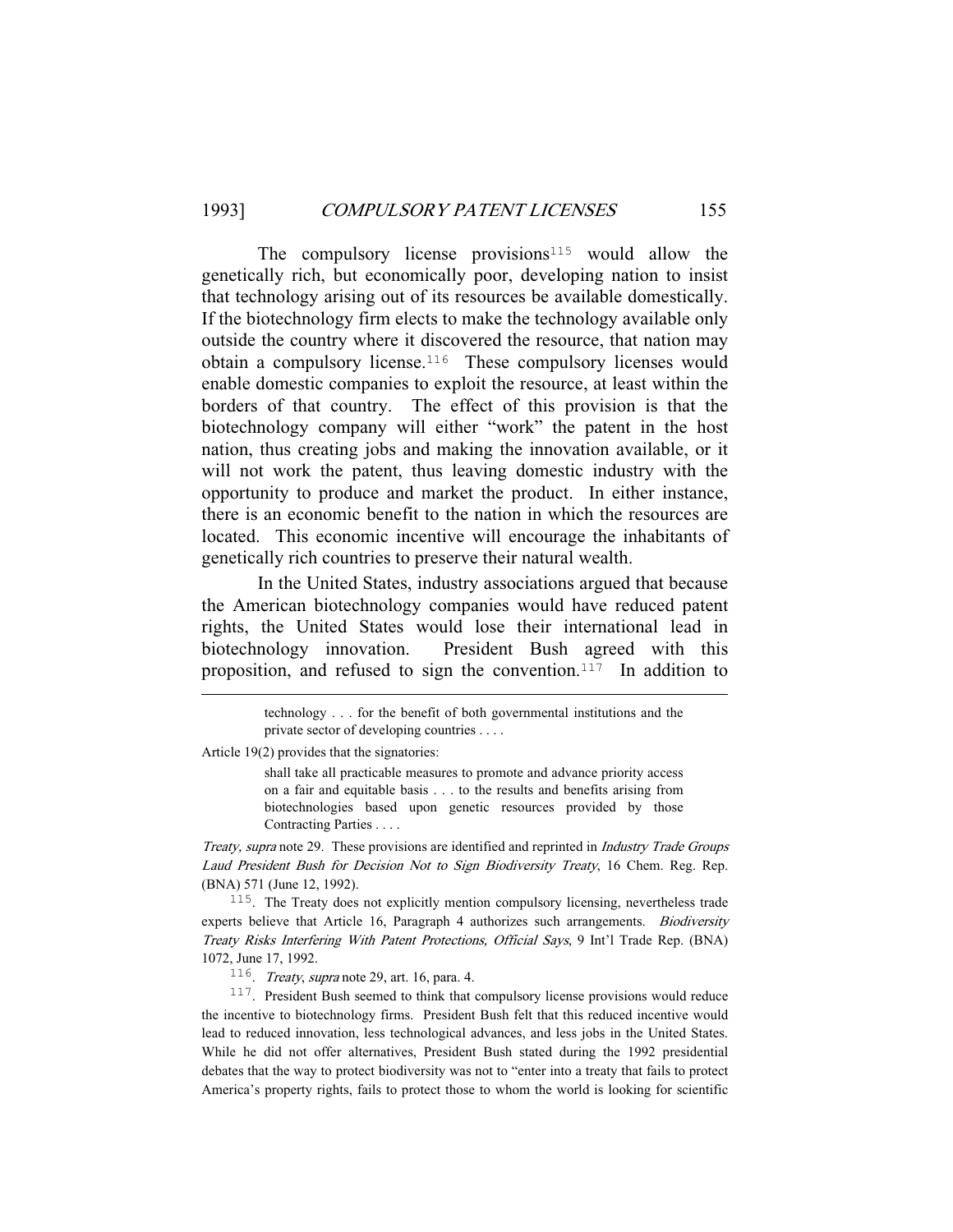their concerns about the intellectual property impacts of the Treaty, biotechnology industry attorneys did not like the Treaty's "overall sentiment . . . that its signatories should not rely on the free market to work out technology arrangements."<sup>118</sup>

 With regard to compulsory licensing, industry officials explained how they feared the Treaty would work:

> [I]f a U.S. firm made a product using genes derived from organisms that are indigenous to a particular country, the company would either have to share its profits with the country or grant a license to businesses in that nation to make the product.<sup>119</sup>

Such a requirement, industry argued, would reduce the incentive to U.S. companies to invest in the high-risk biotechnology field, thus eroding their competitive edge in the international arena. The opponents of the Treaty also argued that the agreement would allow developing countries to "pirate" the innovations of U.S. companies.<sup>120</sup>

 In reality, the Treaty would do little that the genetically rich nation could not accomplish anyway. It is always possible for the nation in which the resources are located to enter into private agreements with the biotechnology firms. As an example of such a private agreement, both those for and those against the Treaty point to the 1991 agreement between Merck Pharmaceuticals and Costa Rica.121 Under that agreement, Merck paid the Costa Rican government for the right to prospect for genetic resources. If Merck develops a commercially viable product through this research, half of the royalties will go to the Costa Rican government's National Park

i<br>Li

advancement and technological advancement." 28 Weekly Comp. Pres. Doc. 2201 available in LEXIS.

<sup>118</sup>. Biodiversity Treaty Risks Interfering With Patent Protections, Official Says, [1992] 9 Int'l Trade Rep. (BNA) 1072 (June 17, 1992).

<sup>119</sup>. Treaty Wording Too Vague, Poses Risk to Biotech Firms, U.S. Industry Official Says, [1992] 15 Int'l Envtl. Rep. (BNA) 822 (December 16, 1992).

 $120$ . *Id.* The industry representative further noted that many developing countries have a history of appropriating U.S. technology. Id.

<sup>&</sup>lt;sup>121</sup>. Deal Between Drug Firm, Costa Rica Called Example of What Treaty Would Do, 15 Int'l Envtl. Rep. (BNA) 398 (June 17, 1992).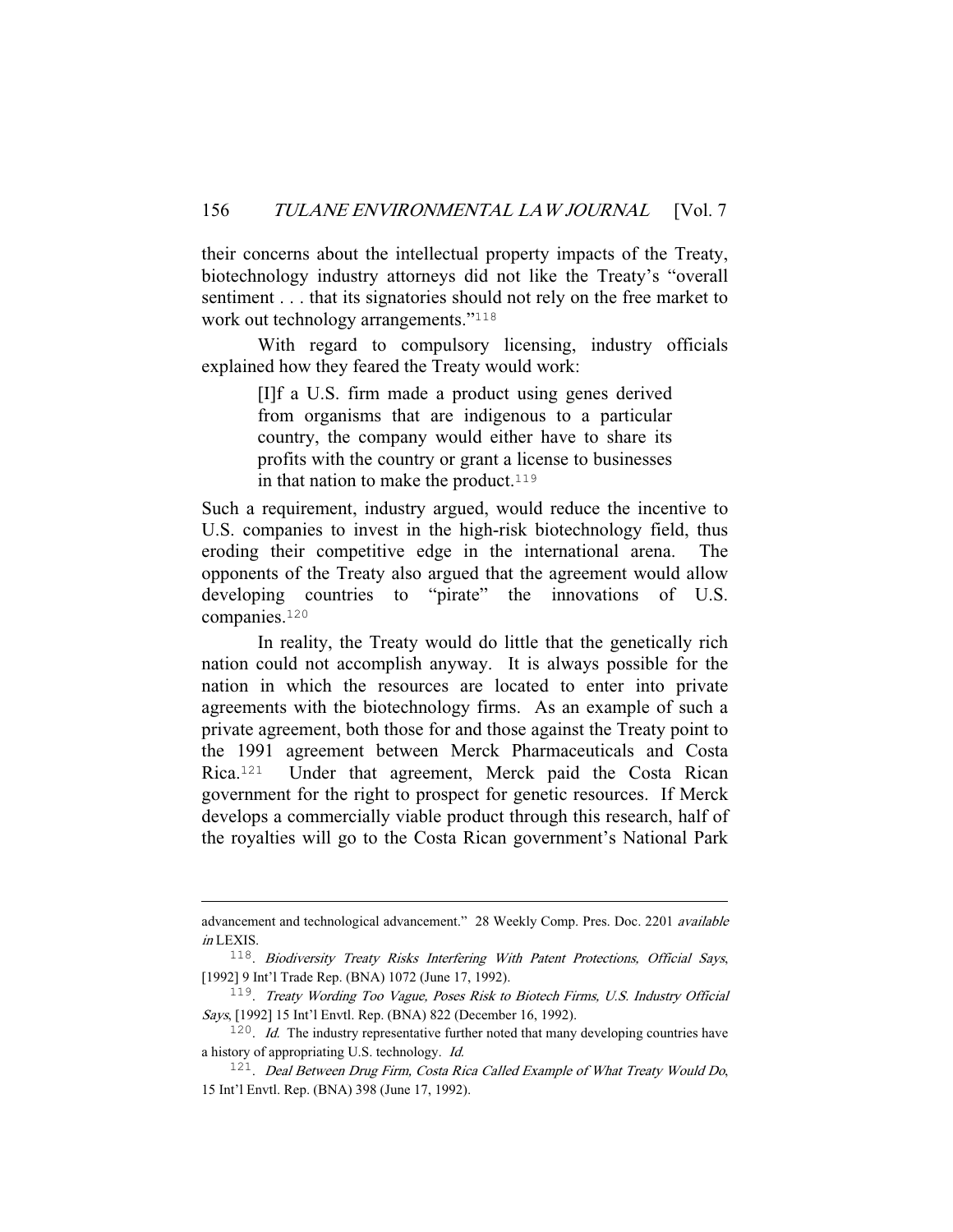Fund for the conservation of rain forests.<sup>122</sup> This agreement clearly gives the host nation a substantial incentive to preserve its genetic resources. It is precisely this type of accommodation which will hopefully be encouraged by the Treaty. But where such agreements cannot be made, the Treaty provides an incentive by authorizing compulsory licenses.

 Many supporters of the Treaty have criticized the initial position of the biotechnology industry,<sup>123</sup> and the Bush Administration's refusal to sign the agreement.<sup>124</sup> There are two fundamental bases for such disagreement. First, groups such as the Environmental and Energy Study Institute maintain that the Treaty will not jeopardize intellectual property rights any more than is currently considered acceptable in other international accords.125 The Institute believes that the United States won a major concession at the final round of negotiations when "countries agreed to include a sentence that calls for 'adequate and effective protection.'"<sup>126</sup> The

 <sup>122</sup>. The agreement provided for a \$1 million (U.S.) payment by Merck to Costa Rica, and thereafter an equal sharing of royalties derived from commercially viable products. Id. See also Protections Provided in International Pacts Seen As Best Framework for Bioprospecting, 16 Int'l Envtl. Rep. (BNA) 453 (June 16, 1993). However, Hope Shand, the director of Canadian-based Rural Advancement Foundation International, believes that the agreement is "very dangerous . . . . [INBio, the Costa Rican government agency created to preserve biological diversity] traded that material for a pittance." Shand is concerned that agreements such as this might undermine efforts to address the issue on a global scale. Jonathan W. King, Breeding Uniformity: Will Global Biotechnology Threaten Global Biodiversity?, THE AMICUS JOURNAL, Spring, 1993, at 30.

<sup>123</sup>. The United States biotechnology industry associations have recently reversed their position, and now support the Treaty. They realize that it is as much in their interest as anyone else's to preserve biological diversity. Furthermore, American biotechnology firms want to be sure that they are present at international negotiations on biodiversity. These negotiations will likely only involve those nations which are signatories to the Treaty. Furthermore, even if the U.S. or the biotechnology firms are able to attend as non-signatories, their influence at negotiations would be lessened by that status. *Industry Wants U.S. to Sign* Treaty by Deadline Even if Statement Unfinished, 16 Int'l Envtl. Rep. (BNA) 416 (June 2, 1993).

<sup>&</sup>lt;sup>124</sup>. See, e.g., Dianne Dumanoski and John Mashek, US is Isolated in Opposing Biodiversity Treaty, BOSTON GLOBE, June 6, 1992, at 4.

<sup>125</sup>. See, e.g., U.S. Objections to Biodiversity Treaty Based on Misreading of Text, Study Says, [1992] 15 Int'l Envtl. Rep. (BNA) 704 (November 4, 1992)(discussing a study on the Treaty conducted by the Environmental and Energy Study Institute).

 $126$ . *Id.*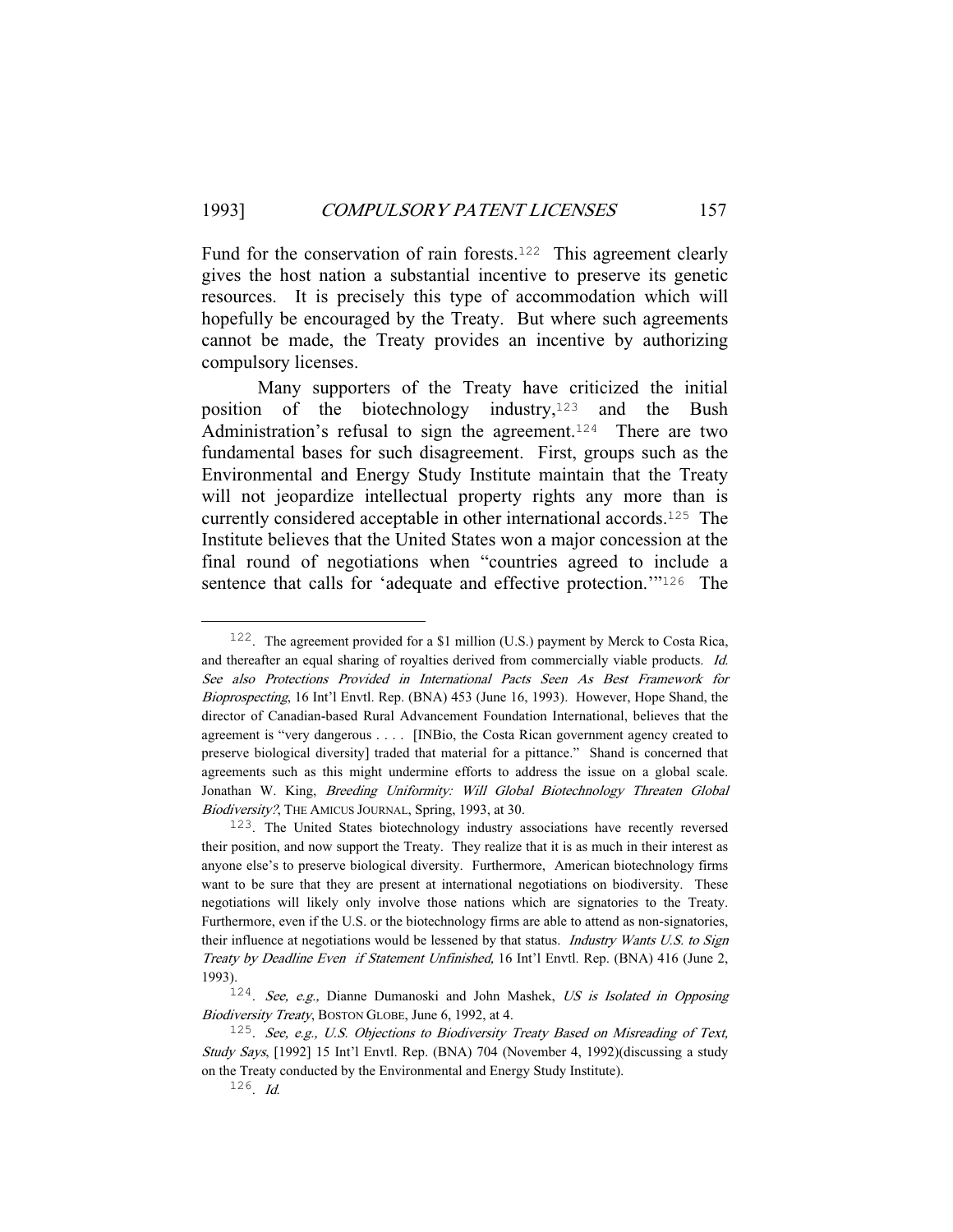Institute explains that "... this phrase is a term of art in international trade law. It specifies a minimum standard for protection of intellectual property rights that the United States demands of its trading partners . . . . "<sup>127</sup> Furthermore, the Environmental and Energy Study Institute maintains that the Treaty will not prevent parties from negotiating stronger intellectual property rights under the General Agreement on Tariffs and Trade.<sup>128</sup>

 Second, supporters of the Treaty also argue that even if the agreement does detrimentally impact domestic patent protection, this is not necessarily an evil result. These supporters argue that the developing nations deserve some benefit from their genetic resources. There are two bases for this argument: (1) "fair's fair": the nation in which the resources lie is entitled to a share in the financial reward; and (2) aside from the equities, if the local people derive a benefit to preserving the rain forest, they will be less likely to resort to destructive practices in order to reap short term rewards.

 In support of the first basis, Mostafa Tolba, the former Executive Director<sup>129</sup> of the United Nations Environment Programme pointed out that the relationship is a "two way street."130 Tolba noted that "[u]nder the terms of the Treaty, developed countries will have a degree of access to biological resources of developing countries, and developing countries will have new access to the technological resources of industrialized countries."131 In a similar vein, a member of the European Parliament noted the huge proportion of genetic resources which come from developing countries. Given such a situation, he stated, "for the biotechnology industry to demand monopoly property rights over . . . [the genetic resources] is utterly unjustifiable."<sup>132</sup>

 The Biological Diversity Treaty is a step toward encouraging developing countries to preserve their natural resources. Before

 $127$ . *Id.* 

<sup>128</sup>. Id.

<sup>129</sup>. Tolba retired as executive director at the end of 1992. UNEP Must Shift Focus, Move to Era of Action, Executive Director Says, 16 Int'l Envtl. Rep (BNA) 195, (March 24, 1993).

<sup>130</sup>. Dumanoski & Mashek, supra note 124, at 4.

 $131.$  *Id.* 

<sup>132</sup>. Vote on Proposal to Protect Biotech Patents Delayed to Ensure No Conflict With Treaty, [1992] 15 Int'l Envtl. Rep. (BNA) 398 (June 17, 1992).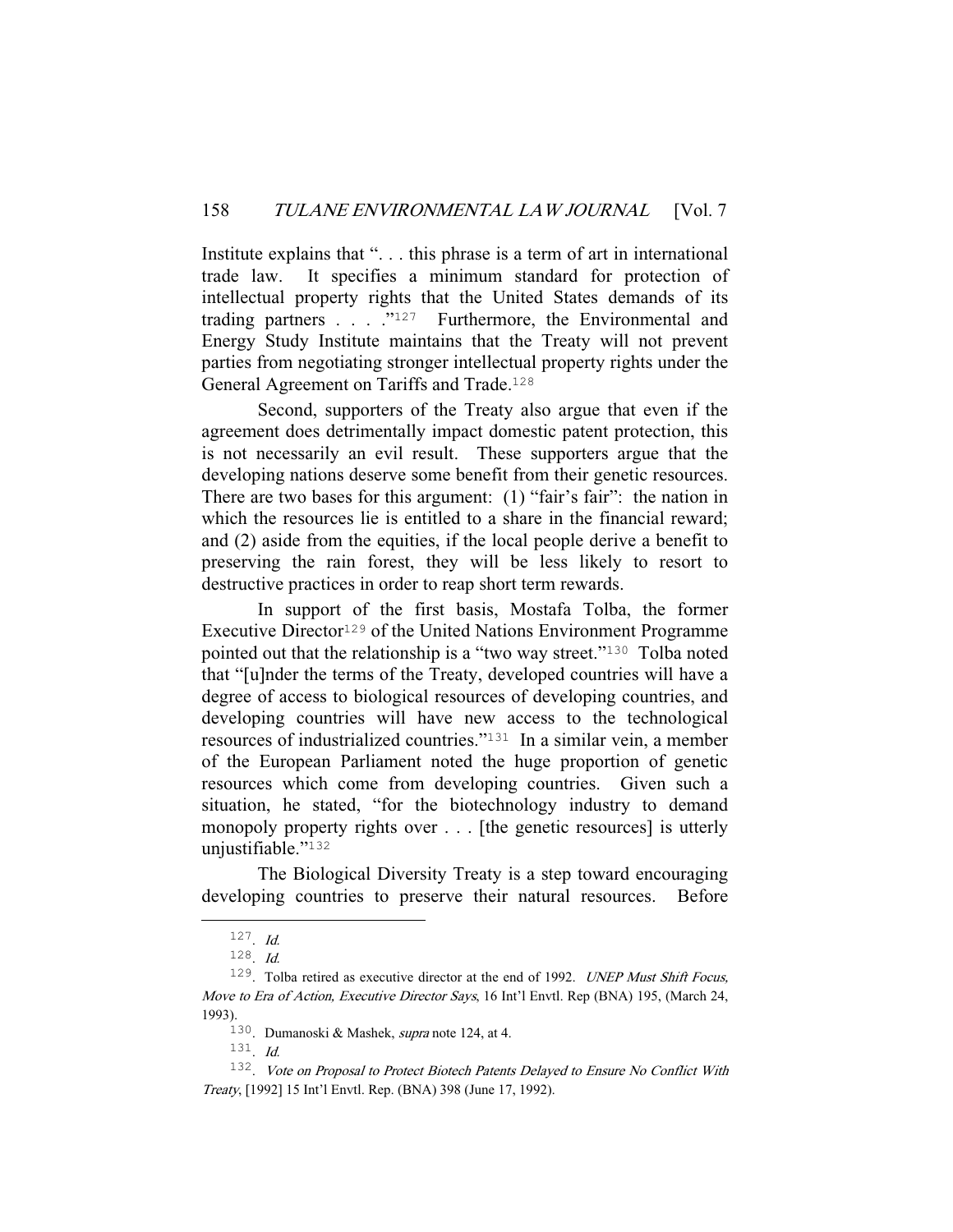biotechnology, the only resources with value were extractive, or at least damaging: logging, mining, and ranching. Until recently, conservation was a luxury practiced only by those fortunate enough to live in developed nations. But now that industry places a value on genetic diversity, developing nations will be able to act in environmentally responsible ways and reap economic benefits.

## IV. PROBLEMS, CONCERNS, SUGGESTIONS

 In an analysis of how compulsory licensing can positively impact the environment, it is useful to distinguish activities that are environmentally beneficial from those that are harmful.<sup>133</sup> This section discusses intellectual property rights as they fit into these two models, and focuses on the potential for protecting the environment.

#### A. Encouraging Innovation That is Environmentally Beneficial

 The Clean Air Act's mandatory licensing provision is an example of how the intellectual property regime may be modified in order to accommodate overriding considerations such as environmental protection. Because of the importance of assuring optimum air quality, it is necessary to contravene traditional patent principles. It is essential to provide for a way in which patent rights are prevented from becoming a barrier to environmental progress.

 For example, when it evaluates the state of the art pollution control technologies, the government should not be forced to consider whether the technology is subject to a patent monopoly. Indeed, the government should not be permitted to do so. It is not altogether clear whether the EPA considers patent protection as a factor in setting BACT and LAER, but it clearly does consider this element in setting other technology standards.<sup>134</sup> Due to the mandatory license provision, however, it is not appropriate for the EPA to consider whether the technology is covered by a patent, thereby increasing the cost of implementation to the polluter. Because of the mandatory license provision, the Agency can apply to the Attorney General for a license which would allow facilities in the regulated industry to use the technology.<sup>135</sup> The Agency should freely use this tool as a means

 <sup>133</sup>. See Gollin, supra note 6, at 194.

<sup>&</sup>lt;sup>134</sup>. See discussion of perchloroethylene standard, supra notes 51-54.

<sup>135</sup>. 42 U.S.C. § 7608 (1988).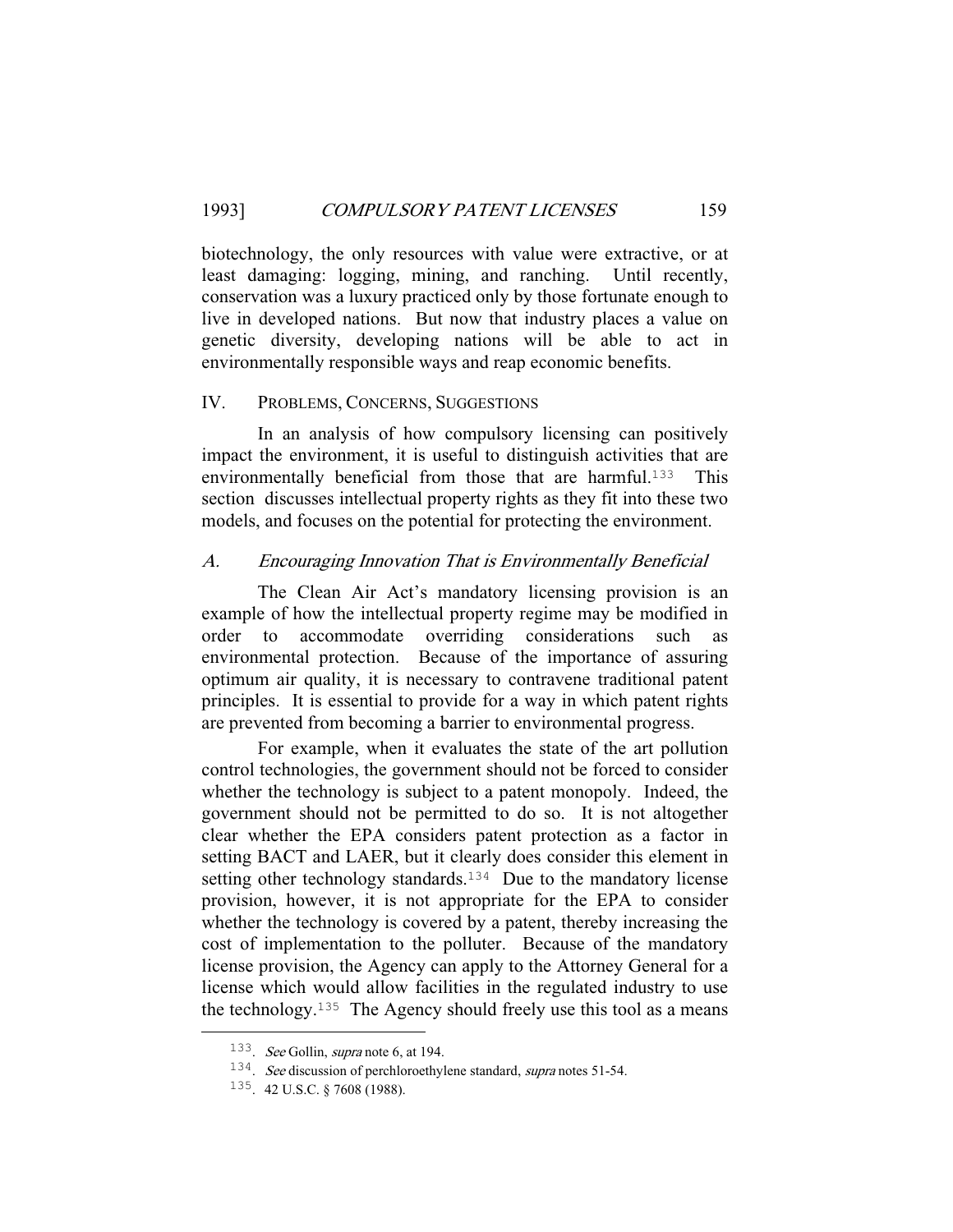to improve the standard of pollution control technology used by industry.

 As discussed above, there are also instances in which an inventor may prefer to withhold from other facilities a patented product or process which reduces pollution.136 In such circumstances, there is a statutory means to ensure that the invention is available should a polluter require it to reduce its emissions.

 For both of these reasons, the mandatory licensing provision of the Clean Air Act is an extremely important element. It gives the EPA the authority to prevent a patent holder from retarding environmental progress, and it allows the Agency to set environmental standards based on the newest technology without considering the patented nature of that technology.

## B. Discouraging Activities That are Environmentally Detrimental

 The Bush Administration feared the negative impact of compulsory licensing on the domestic biotechnology industry.<sup>137</sup> Given the language of the Treaty, $138$  and its consistency with other international agreements, this fear was unjustified. Moreover, the United States could have lost even more by not participating in a treaty signed by over one hundred and fifty nations. While the domestic biotechnology industry is not impacted by the Treaty through domestic law, it would clearly have been impacted as it sought to exploit resources abroad.<sup>139</sup> A striking example of such an impact involves Venezuela's response to the United States' refusal to sign the Treaty. Venezuela stopped signing new agreements for scientific collaboration with United States companies that wished to study genetic resources.140 At the time of the conference in Rio de Janeiro, international environmental organizations had predicted such

<sup>&</sup>lt;sup>136</sup>. See supra notes 60-64 and accompanying text.

<sup>&</sup>lt;sup>137</sup>. Industry Trade Groups Laud President Bush for Decision Not to Sign Biodiversity Treaty, [1992] 16 Chem. Reg. Rep. (BNA) 571 (June 12, 1992).

<sup>138</sup>. Treaty, supra note 29.

<sup>&</sup>lt;sup>139</sup>. U.N. Biodiversity Treaty Seen Likely to Affect U.S. Biotech Firms, [1992] 15 Int'l Envtl. Rep. (BNA) 636 (October 7, 1992). The article notes that even those who support the United States position at the Rio de Janeiro conference believe that U.S. companies will have to conform to the Treaty.

<sup>&</sup>lt;sup>140</sup>. U.S. Objections to Biodiversity Treaty Based on Misreading of the Text, Study Says, [1992] 15 Int'l Envt. Rep. (BNA) 704 (November 4, 1992).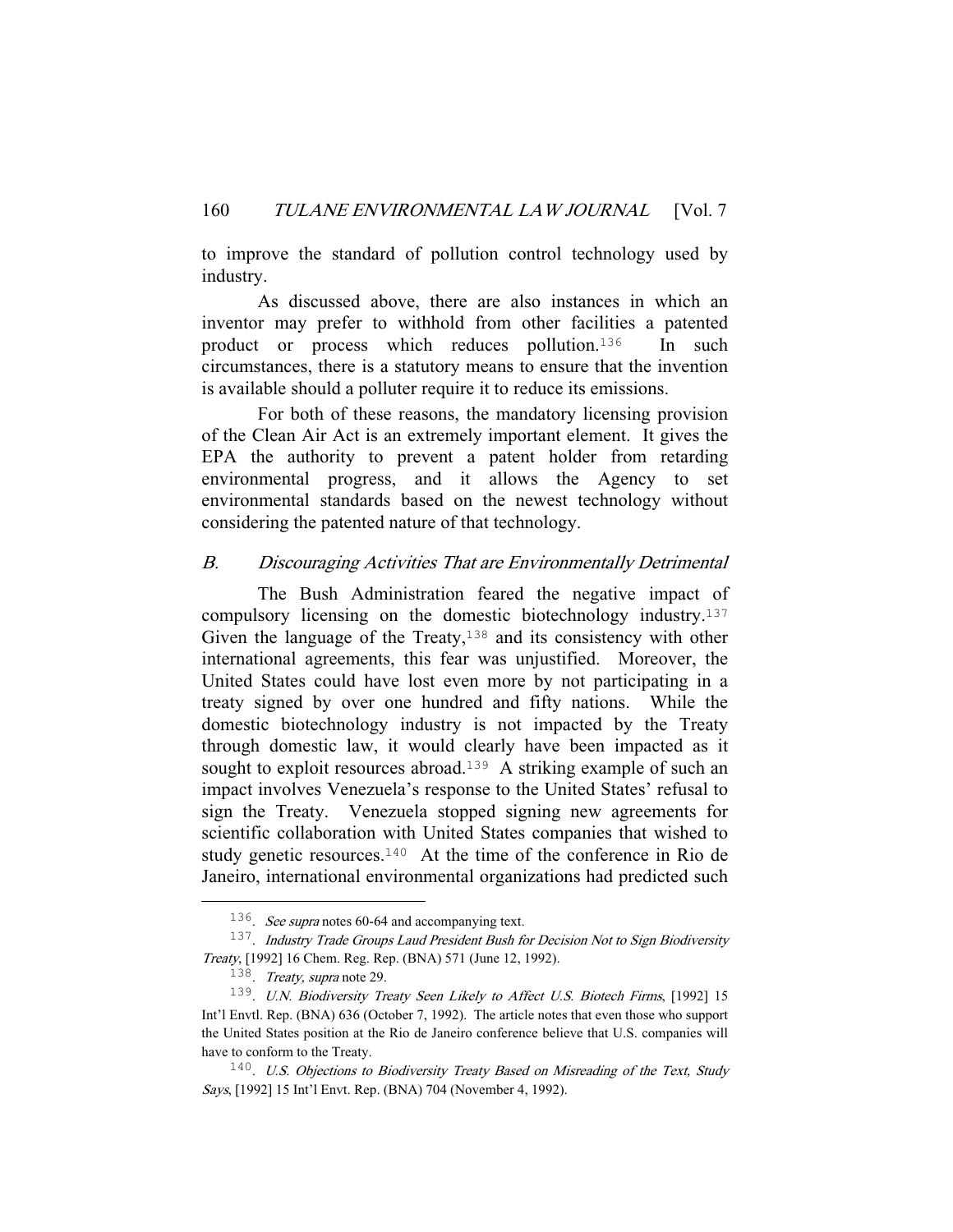action. Noting that countries that would not sign the Treaty would lose jobs, one expert pointed out that:

> Non-governmental organizations, governments, universities, and private corporations will lose out when countries [restrict] access to their genetic material to only those who signed the convention.<sup>141</sup>

 If profit sharing arrangements become the norm due to other nations participation in the Treaty, the United States will have few options but to follow the lead of companies which have privately arranged for such sharing. This would occur irrespective of the Treaty. In an attempt to draw a firm line, representatives of biotechnology trade groups in the United States have warned that any dilution of intellectual property rights would be a disincentive to member companies to participate in the economies of developing nations.142 This threat rings hollow, however, as the United States biotechnology companies need access to the resources at least as much as the host nations wish to allow the access. Perhaps realizing the necessity of signing the Treaty so as not to be excluded from opportunities, some industry figures have recently changed their position and supported the U.S. decision to sign the agreement.<sup>143</sup>

 Furthermore, even if there is a lessened incentive in the biotechnology field, surely the non-economic reward from the conservation of biological diversity is worth some sacrifice in the area of domestic technological progress. If that is not reason enough, even if the Treaty does result in economic loss of ground today in the United States, there will be a much greater economic loss globally,

<sup>&</sup>lt;sup>141</sup>. Leak of Reilly Cable on Biodiversity Said to Eliminate Possibility of U.S. Signature, [1992] 23 Envtl. Rep. (BNA) 646 (June 12, 1992) (quoting a statement of Russell Mittermeier, President of Conservation International).

<sup>&</sup>lt;sup>142</sup>. Biodiversity Treaty Risks Interfering With Patent Protections, Official Says, [1992] 9 Int'l Trade Rep. (BNA) 1072 (June 17, 1992).

<sup>&</sup>lt;sup>143</sup>. See, e.g., Industry Wants U.S. to Sign Treaty by Deadline Even if Statement Unfinished, 16 Int'l Envtl. Rep. (BNA) 416 (June 2, 1993). See also Dow Chemical Chief Says Clinton Should Sign Biodiversity Treaty, [1993] 16 Chem. Reg. Rep. (BNA) 2386 (March 12, 1993). Even at the time Bush refused to sign the treaty, some industry leaders disagreed with the refusal. For example, many members of the Genentech staff, including scientists and management, sent a letter to Bush noting that they, and others in the industry, supported the treaty. Biodiversity Treaty Triggers More Controversy, BIOTECHNOLOGY BUSINESS NEWS (July 17, 1992).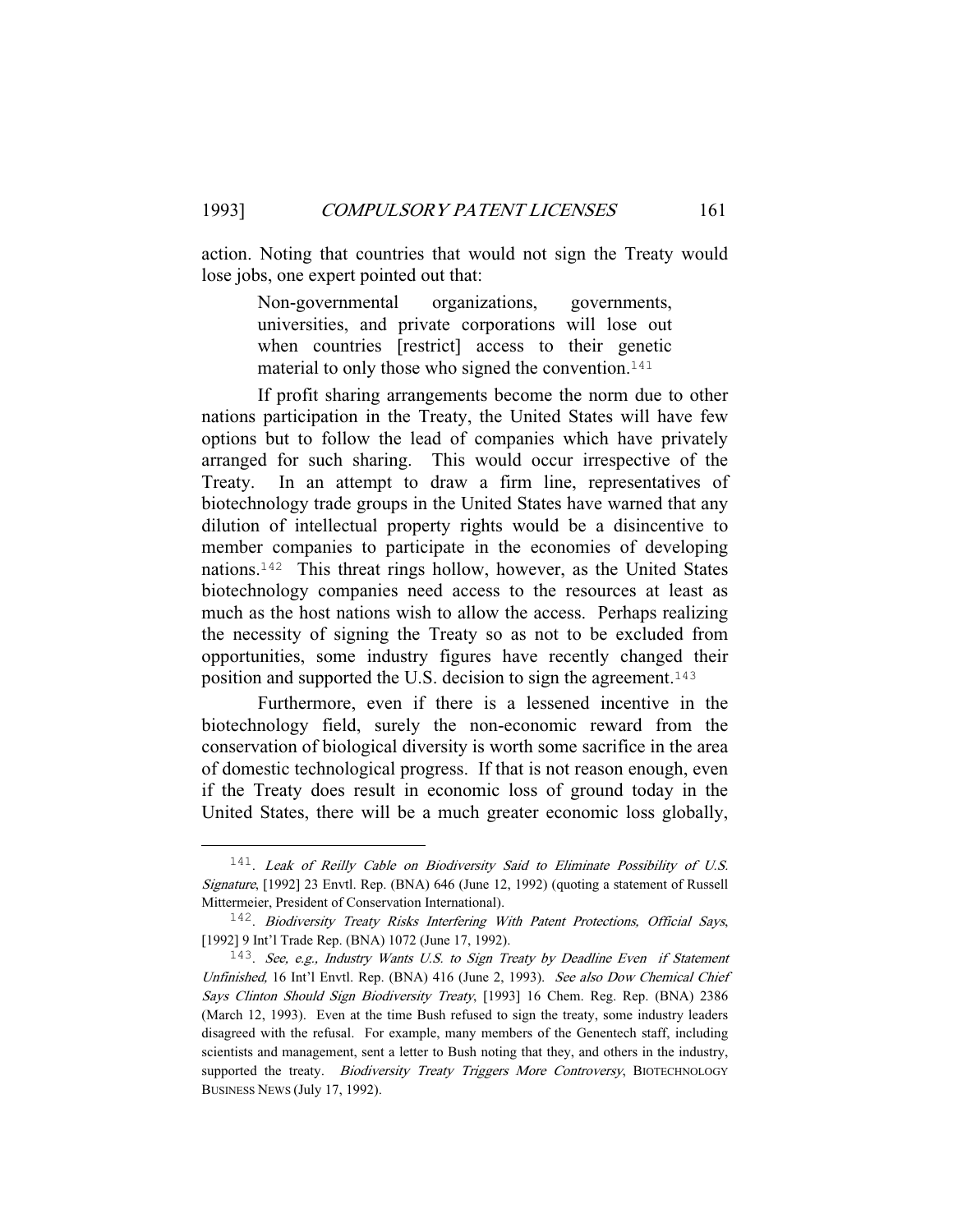and within the U.S., should we accidentally eliminate genetic resources yet to be fully understood.<sup>144</sup>

 The intellectual property provisions of the United Nations Framework Convention on Biodiversity provide an excellent model of how patent law can be used as an incentive to protect natural resources. In the genetic diversity of their plant and animal life, developing nations possess natural resources for which demand is increasing, and from which they may be able to realize substantial financial rewards. If the governments and private sectors in such nations receive such an incentive, they will assuredly increase their endeavors to protect their newfound assets. The motivation behind this protection might not be the most altruistic, but it is protection nevertheless. Altruism is easy for countries with substantial wealth and employment, but survival is the guiding principle in much of the developing world. Hopefully the Treaty will make it easier to survive in harmony with the invaluable resources of this biologically diverse planet.

## V. CONCLUSION

 Compulsory licenses, in their various forms, provide an excellent safety net in the context of environmental protection. They ensure that environmentally beneficial technology is used to its fullest extent, and provide incentives to encourage the protection of natural resources.

 Compulsory licenses are clearly at odds with the position of patent monopoly advocates who insist that intellectual property rights are necessary to encourage innovation. However, in order to act as an incentive to innovation, it is not necessary to allow unlimited monopolies for seventeen years at the cost of environmental progress. Rather, it is preferable to allow inventors the opportunity to reap rewards for their work. When that reward hinges on an exclusive, monopolistic authorization which is unacceptable to the public interest, that incentive should be modified. An ideal manner in which to modify is through the use of compulsory licenses. This mechanism allows inventors to receive a reasonable royalty, but simultaneously discourages them from preventing use of the invention. Such a

<sup>&</sup>lt;sup>144</sup>. Scientists believe that "[d]iversity is a potential source for immense untapped material wealth in the form of food, medicine and amenities." WILSON, *supra* note 81, at 311.